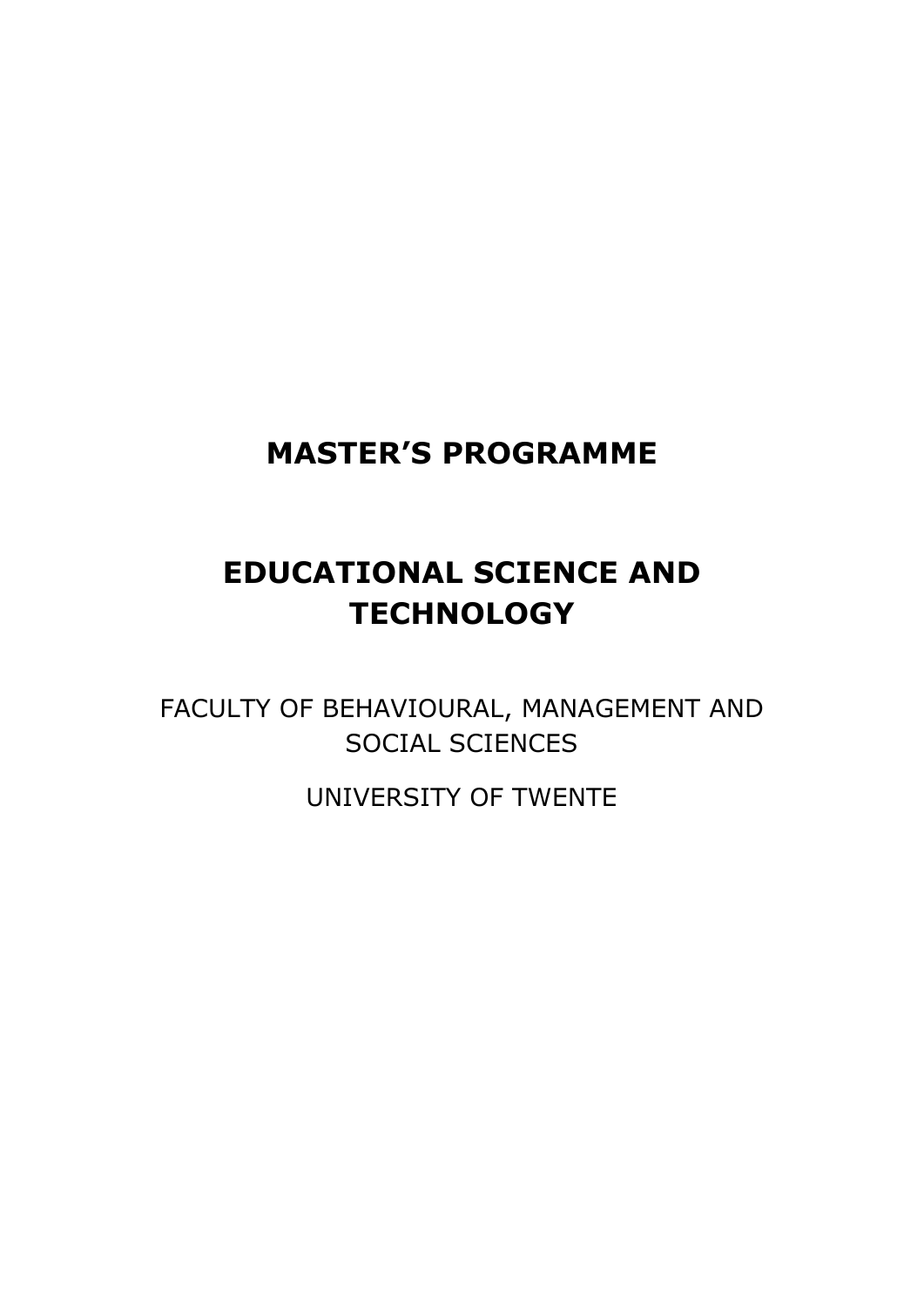QANU Catharijnesingel 56 PO Box 8035 3503 RA Utrecht The Netherlands

Phone: +31 (0) 30 230 3100 E-mail: support@qanu.nl Internet: www.qanu.nl

Project number: Q577

#### © 2017 QANU

Text and numerical material from this publication may be reproduced in print, by photocopying or by any other means with the permission of QANU if the source is mentioned.

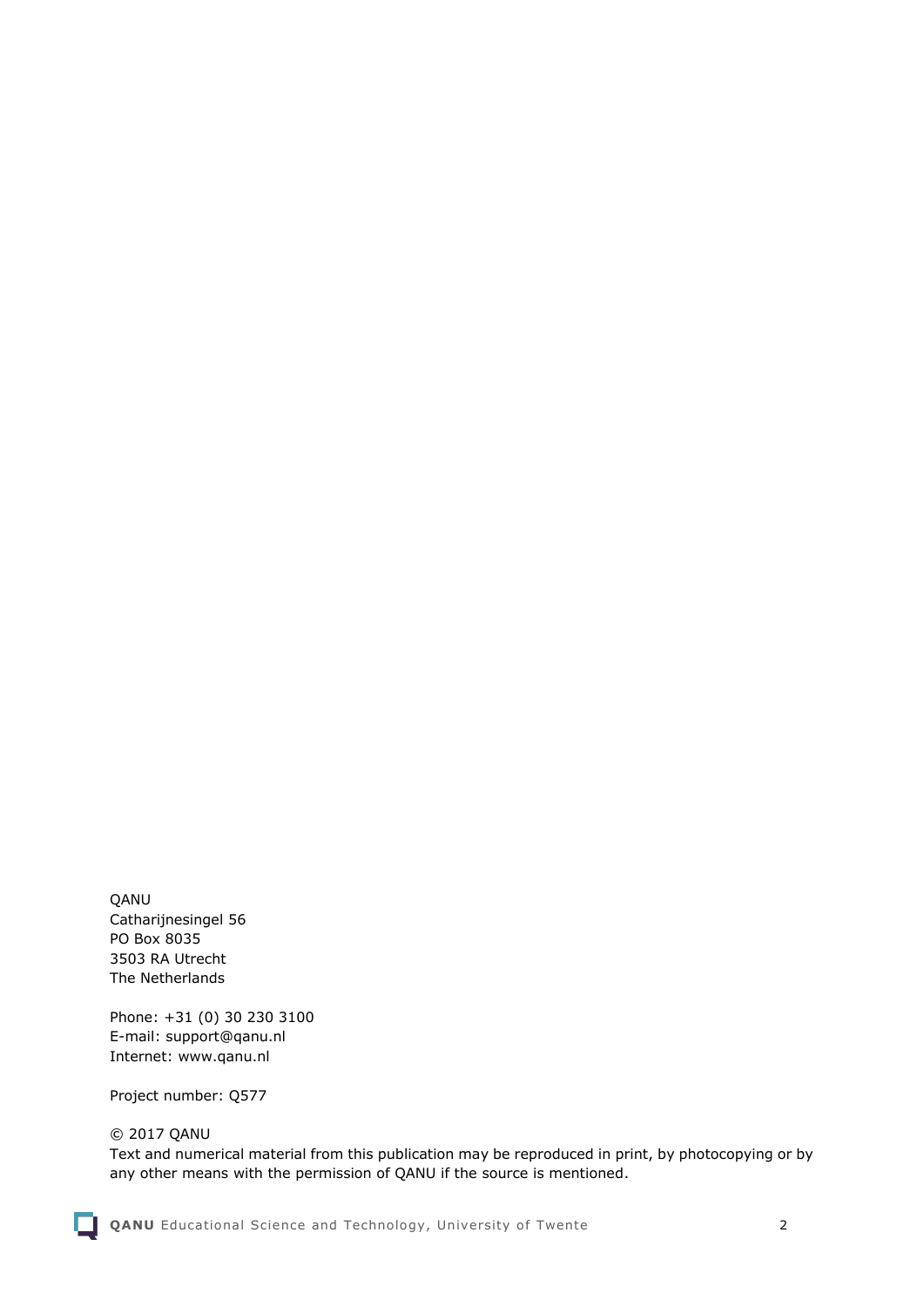### CONTENTS

#### **REPORT ON THE MASTER'S PROGRAMME EDUCATI[ONAL SCIENCE AND TECHNOLOGY OF](#page-4-2)  [THE UNIVERSITY OF TWENTE...........................................................................................](#page-4-2) 5**

| DESCRIPTION OF THE STANDARDS FROM THE ASSESSMENT FRAMEWORK FOR LIMITED |  |
|------------------------------------------------------------------------|--|

| APPENDIX 1: CURRICULA VITAE OF THE MEMBERS OF THE ASSESSMENT PANEL 25 |  |
|-----------------------------------------------------------------------|--|
|                                                                       |  |
|                                                                       |  |
|                                                                       |  |
|                                                                       |  |
|                                                                       |  |

This report was finalized on 23 May 2017

O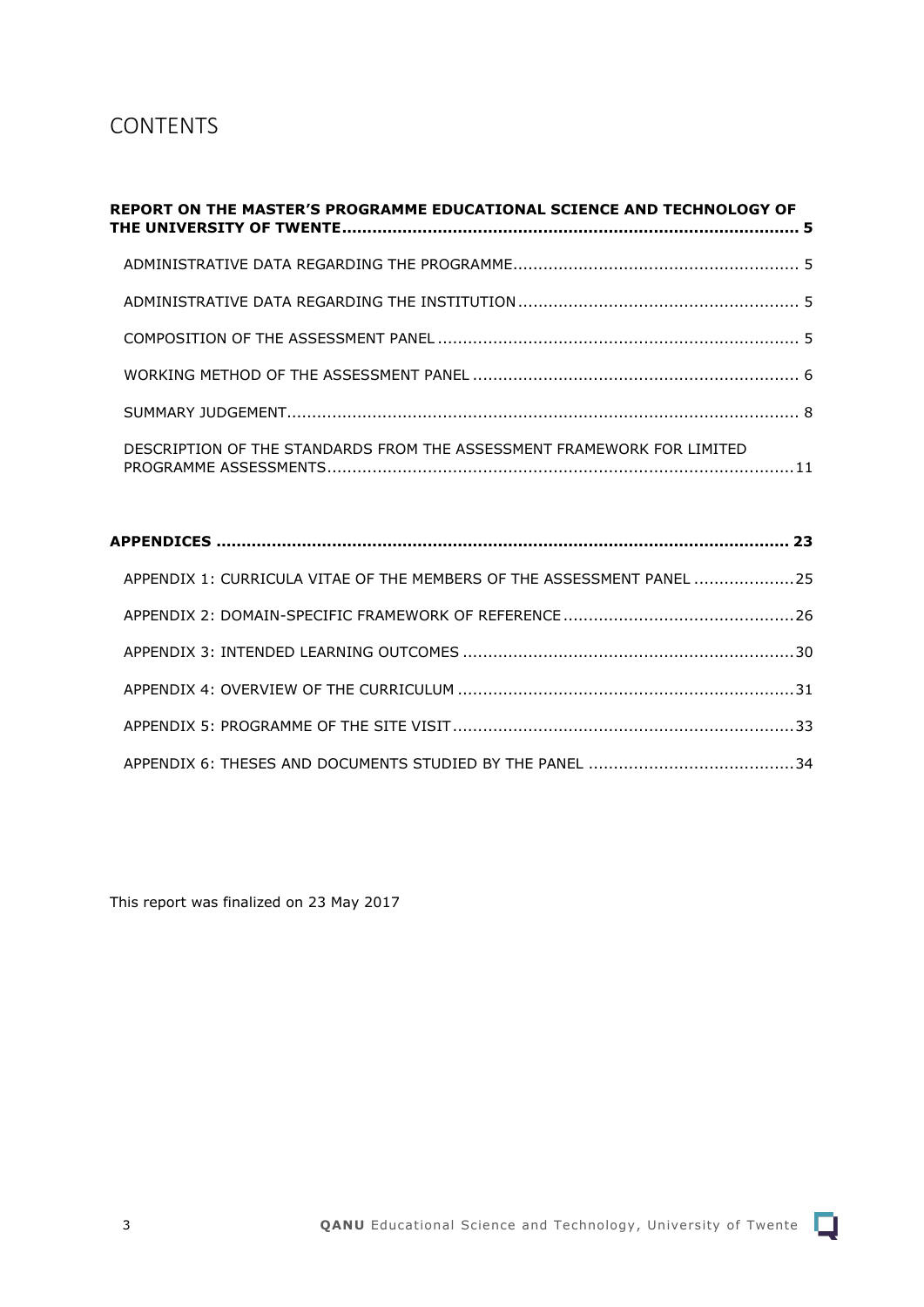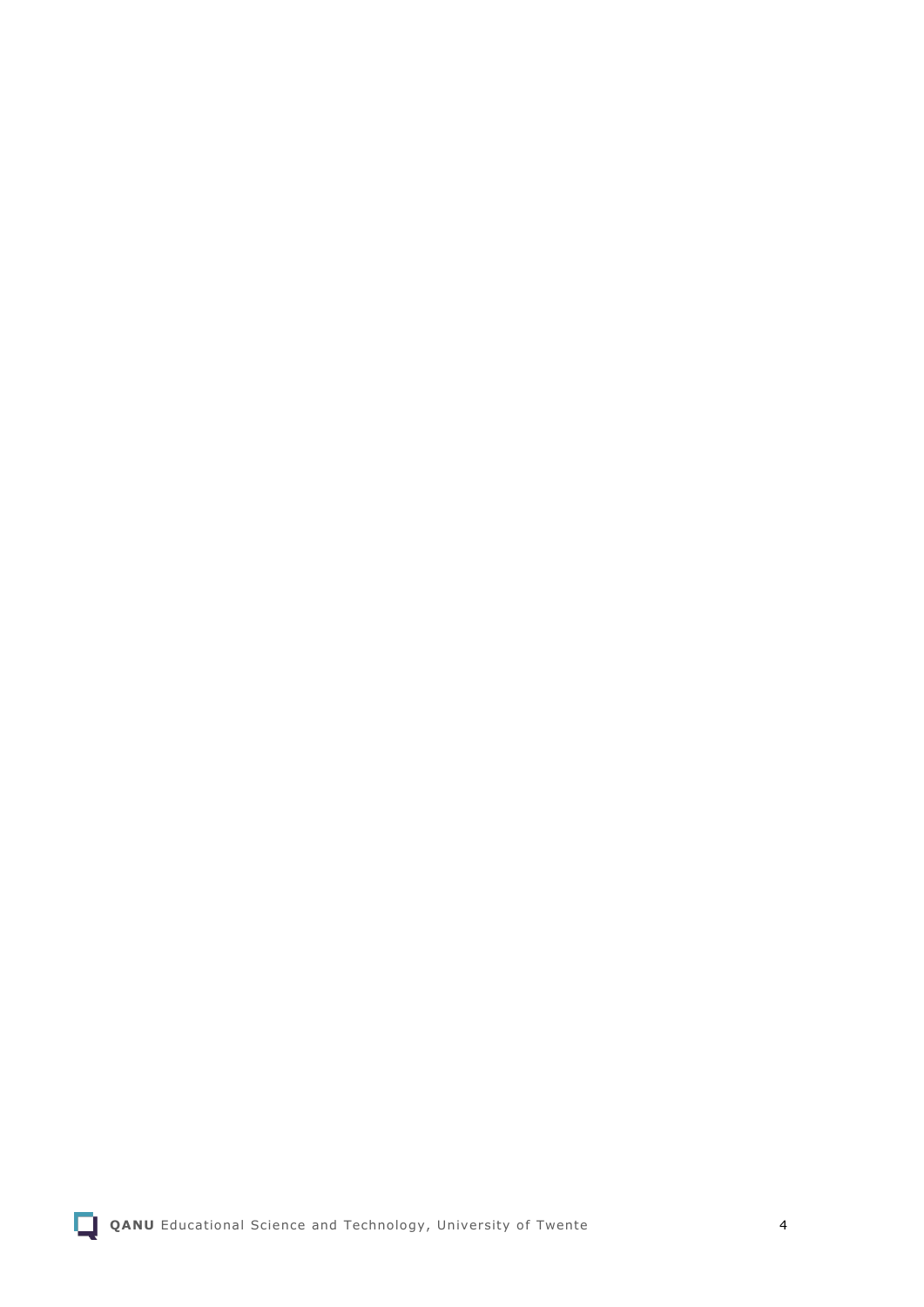# <span id="page-4-2"></span><span id="page-4-1"></span>**REPORT ON THE MASTER'S PROGRAMME EDUCATIONAL SCIENCE AND TECHNOLOGY OF THE UNIVERSITY OF TWENTE**

This report takes the NVAO's Assessment Framework for Limited Programme Assessments as a starting point (19 December 2014).

### <span id="page-4-3"></span>ADMINISTRATIVE DATA REGARDING THE PROGRAMME

#### **Master's programme Educational Science and Technology**

| Name of the programme:        | Educational Science and Technology                      |
|-------------------------------|---------------------------------------------------------|
| CROHO number:                 | 60023                                                   |
| Level of the programme:       | master's                                                |
| Orientation of the programme: | academic                                                |
| Number of credits:            | 60 EC                                                   |
| Specializations or tracks:    | 2 (Educational Design and Effectiveness, Human Resource |
|                               | Development)                                            |
| $Location(s)$ :               | Enschede                                                |
| Mode(s) of study:             | full time, part time                                    |
| Language of instruction:      | English                                                 |
| Expiration of accreditation:  | 31/12/2019                                              |
|                               |                                                         |

The visit of the assessment panel Educational Science to the Faculty of Behavioural, Management and Social Sciences of University of Twente took place on 9 February 2017.

### <span id="page-4-4"></span>ADMINISTRATIVE DATA REGARDING THE INSTITUTION

Name of the institution: University Of Twente Status of the institution: example in the institution of the institution: Result institutional quality assurance assessment: positive

<span id="page-4-0"></span>

## <span id="page-4-5"></span>COMPOSITION OF THE ASSESSMENT PANEL

The NVAO approved the composition of the panel on 22 August 2016. The panel that assessed the master's programme Educational Science and Technology consisted of:

- Jan Elen, chair
- Regina Mulder, vice-chair
- Dominique Sluijmans, member
- Fleur van Gils, student member

The panel was supported by Renate Prenen, who acted as secretary.

Appendix 1 contains the curricula vitae of the panel members.

H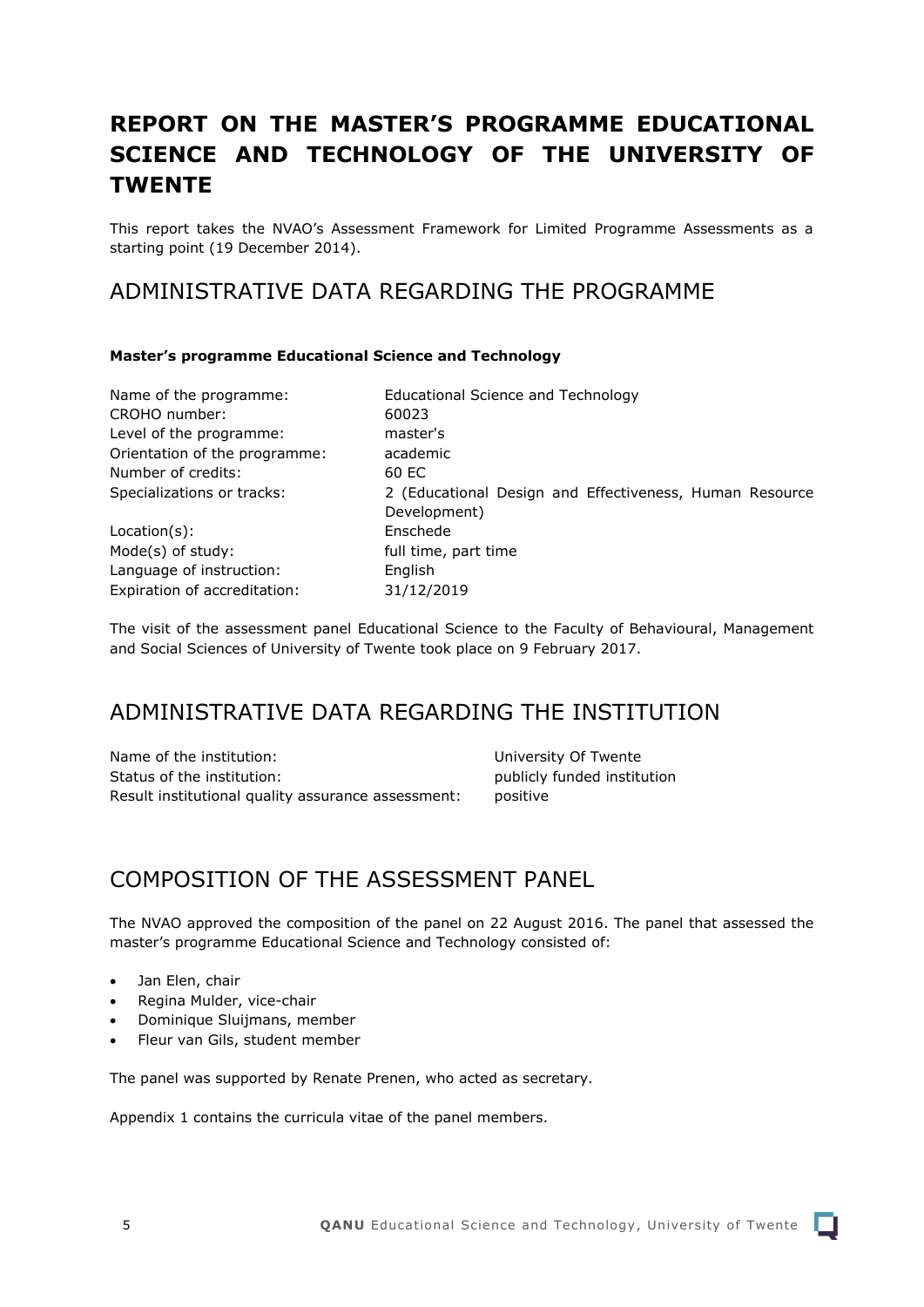### <span id="page-5-0"></span>WORKING METHOD OF THE ASSESSMENT PANEL

The assessment of the master's programme Educational Science and Technology of the University of Twente is part of a cluster assessment. From February to April 2017, the panel assessed two Bachelor's and eight master's programmes at seven universities.

The panel consisted of twelve members:

- Prof. dr. Jan Elen (chair)
- Prof. dr. Regina Mulder (vice-chair)
- Dr. Dominique Sluijsmans
- Prof. dr. Bernadette van Hout-Wolters
- Daisy Satiin MA
- Drs. Marcelle Peeters
- Ir. Leenderd van der Deijl
- Prof. dr. med. Martin Fisher
- Drs. Jan Steen
- Tessa Voerman BSc (student-member)
- Fleur van Gils BSc (student-member)
- Janine Wulz MSc (student-member)

A panel of four or five people was appointed for each visit, based on the expertise and availability of each panel member, and taking into account possible conflicts of interest.

Adrienne Wieldraaijer-Huijzer, MA, was the coordinator of the cluster assessments until December 2016. As of January 2017, the coordination was taken over by Peter Hildering, MSc. He was secretary during the visits to the University of Amsterdam and both visits to Maastricht University. He also attended the final discussions of every visit and read and commented on draft versions of each report in order to monitor the consistency of the assessments and the resulting reports. Renate Prenen, freelance worker of QANU, was the panel's secretary during the visits to the University of Twente, Utrecht University, University of Groningen, Open University and Radboud University. Dr. Fiona Schouten acted as second secretary during the visit to the MHPE programme at Maastricht University due to the combined ECA assessment of Internationalization.

#### *Preparation*

Before the assessment panel's site visit to the University of Twente, the coordinator received the programme's critical reflection. She sent it to the panel after checking the information for completeness. The panel members formulated questions and preliminary findings after reading it. They also read a selection of fifteen master's theses and their accompanying assessment forms. The selection was made by the panel's chair and secretary from a list of 30 graduates from the last two academic years. The chair and secretary took the distribution of grades into account and ensured the theses showed variation in content and assessors.

The secretary composed a schedule for the site visit, which she adapted after discussing it with the programme's representatives. Prior to the site visit, the programme selected representative partners for the various interviews. Interviews were planned with students, teaching staff, management, alumni, the programme committee and the Board of Examiners. See appendix 5 for the schedule.

#### *Site visit*

At the start of the site visit, the panel held a preparatory meeting during which it was instructed regarding the assessment framework. It also discussed its working method and preliminary findings, and reflected on the content and use of the programme's domain-specific framework of reference (appendix 2).

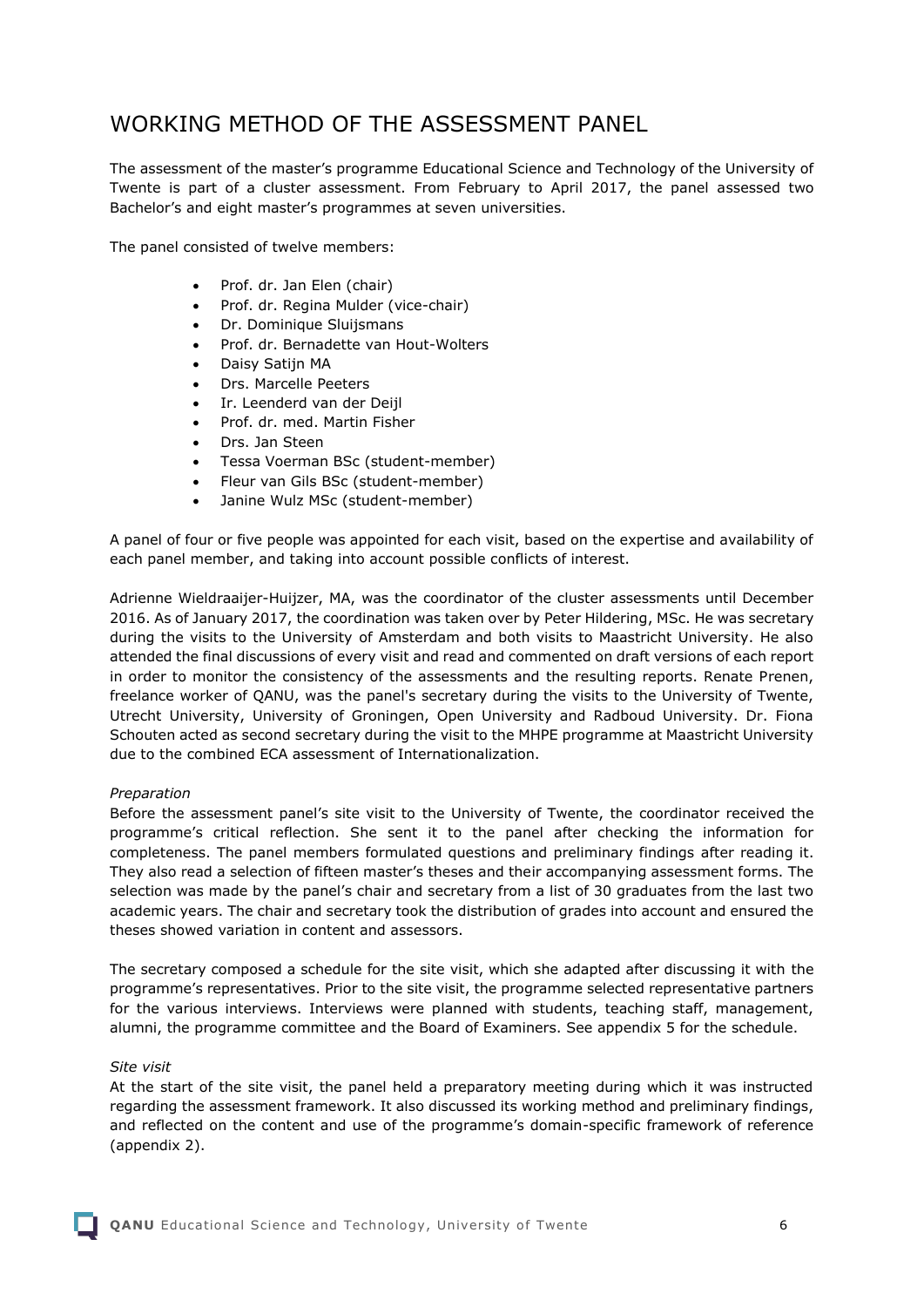During the site visit, the panel examined additional requested materials. An overview of these materials is given in appendix 6. The panel provided students and lecturers with the opportunity to speak informally with it outside the set interviews, but there were no registrations for this consultation hour.

The panel used the final part of the visit to discuss its findings in an internal meeting. The visit concluded with a public presentation by the panel's chair, in which he expressed the panel's preliminary impressions and general observations.

#### *Report*

After the site visit, the secretary wrote a draft report based on the assessment panel's findings. Subsequently, she sent it to the panel members and the project coordinator for feedback. After processing their feedback, the coordinator sent the draft report to the university to have it checked for factual irregularities. The secretary discussed the ensuing comments with the panel's chair and adapted the report accordingly before its finalisation.

#### *Decision rules*

In accordance with the NVAO's Assessment framework for limited programme assessments, the panel used the following definitions for the assessment of the standards and the programme as a whole.

#### **Generic quality**

The quality that can reasonably be expected in an international perspective from a higher education bachelor's or master's programme.

#### **Unsatisfactory**

The programme does not meet the current generic quality standards and shows serious shortcomings in several areas.

#### **Satisfactory**

The programme meets the current generic quality standards and shows an acceptable level across its entire spectrum.

#### **Good**

The programme systematically surpasses the current generic quality standard.

#### **Excellent**

The programme systematically well surpasses the current generic quality standard and is regarded as an international example.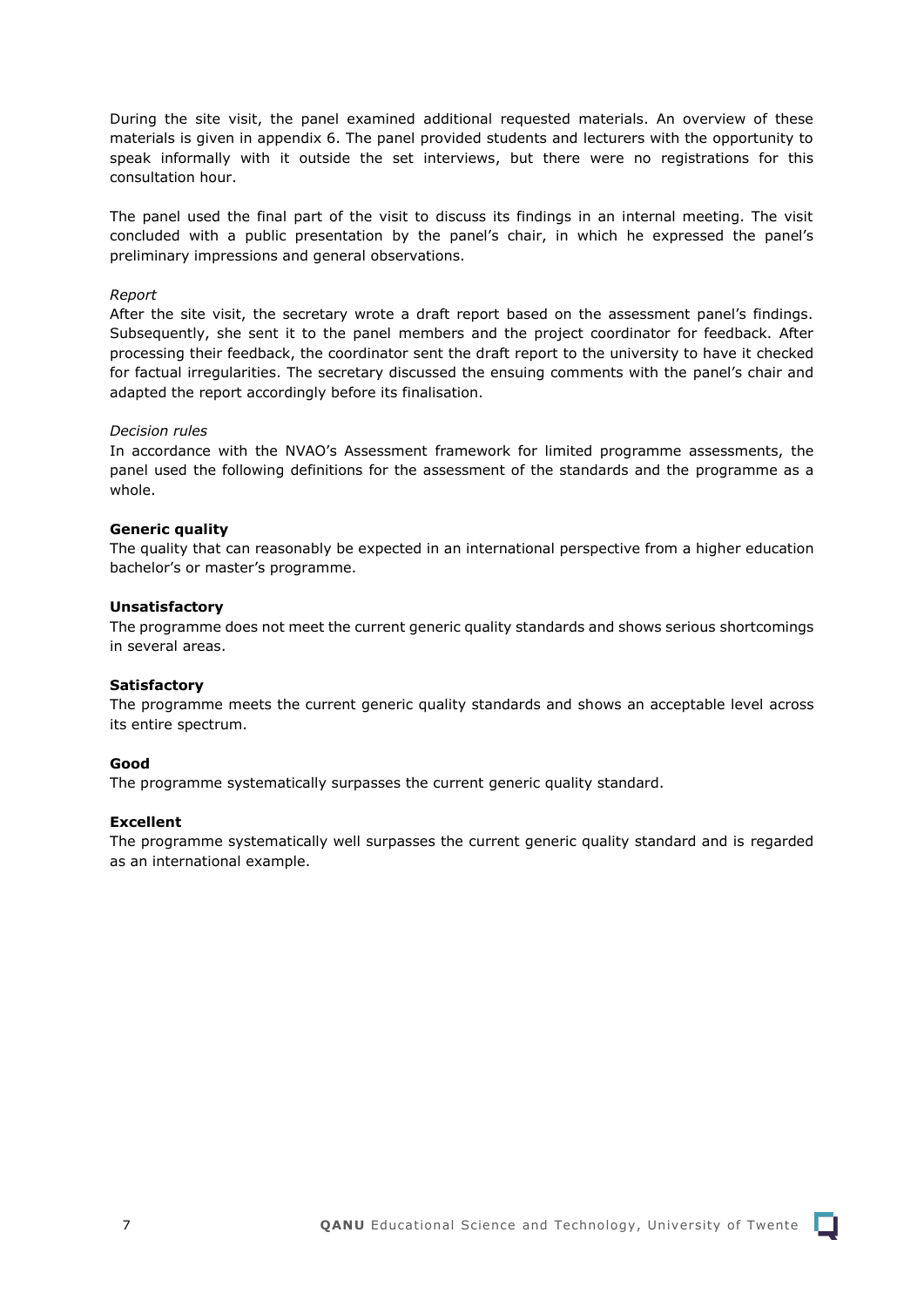### <span id="page-7-0"></span>SUMMARY JUDGEMENT

#### *Intended learning outcomes*

The master's programme Educational Science and Technology targets educational processes and systems at the micro- and meso-levels, and capitalizes on intentional learning in public and private settings. At both levels, themes are addressed from a multidisciplinary perspective that combines insights from psychology, educational design, computer science, and business administration. The programme aims to support the development of educational designers, researchers, and consultants with a strong scientific background and an independent, professional and critical disposition, who are able to contribute to the advancement of the field of educational science in general, and their own area of specialization in particular. In order to reach these goals, the programme has established five intended learning outcomes that cover domain expertise, design competency, research competency, advice competency and academic reflection. Regarding domain expertise, the programme features two focal areas: Educational Design and Effectiveness (EDE) and Human Resource Development (HRD). EDE focuses on curriculum, instructional design and implementation, and school effectiveness; HRD revolves around learning trajectories in organisations. Students can develop domain-specific knowledge in either area (or both) as well as the relevant research, design and advice competencies.

The panel studied the intended learning outcomes and concluded that they are in line with national and international requirements, although the learning outcomes could reflect the master's level more explicitly. It appreciates the technology- and design-based orientation of the programme. This orientation fits the technical characterization of the university and is quite distinctive within the field of educational science. However, the panel also established that the learning outcomes are quite generic and do not reflect this technology- and design-based orientation very clearly. It encourages the programme to elaborate the profile and the learning outcomes so they more adequately reflect the programme's aims and distinct character.

#### *Teaching-learning environment*

The panel concludes that the programme, the staff and the programme-specific facilities enable the master's students to realise the intended learning outcomes. It appreciates the two focal areas of the programme, HRD and EDE, and the many electives. They make the programme attractive to students. The panel ascertained that, with the exception of the final project, all intended learning outcomes are cross-matched to the different components of the programme in the critical reflection. Yet it also concludes that it is rather difficult to determine exactly how the intended learning outcomes are realised in the programme. This is partly due to its flexible structure, as the students' choices influence the extent to which the intended learning outcomes are addressed. It is also due to the generic formulation of the relationship between the learning objectives and content of the courses and the overall learning outcomes. The panel advises specifying more clearly how the learning outcomes are realised. It suggests paying extra attention to the linking of the 'Trending topics in educational science and technology' course and the final project with the overall learning outcomes. It also suggests considering whether the design and advice competencies are sufficiently covered by the HRD and EDE focal areas, respectively.

The panel is satisfied with the design of the programme. The two focal areas are helpful to students in composing their own study path. However, according to the panel, the coherence could be improved by elaborating the choices and consistency between the courses in the focal areas. The panel is satisfied with the content and design of the individual courses and the variety of teaching methods. It is pleased to note that even after the termination of the bachelor's programme, the master's programme has been able to maintain its intake of students.

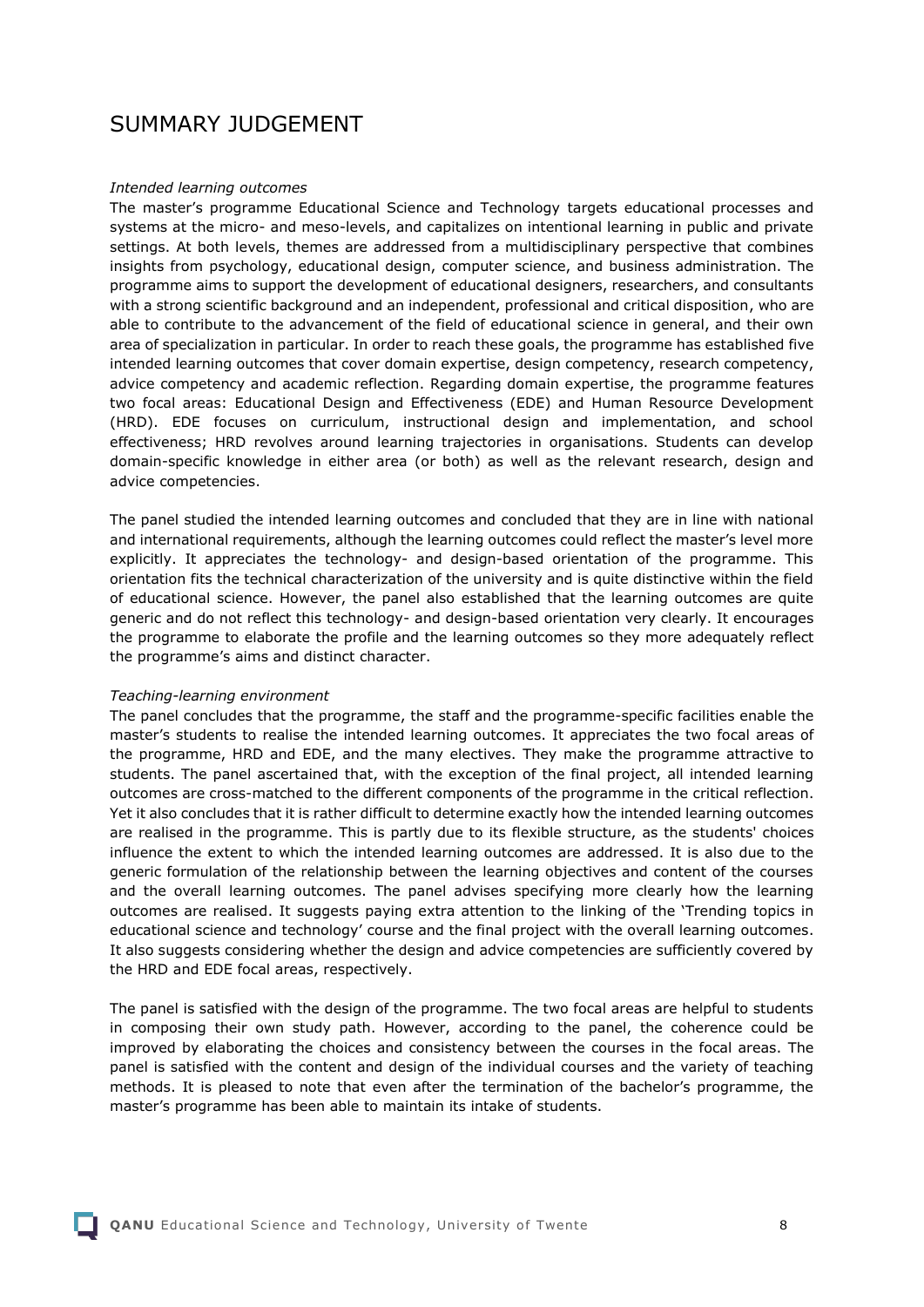Although the panel is convinced that the low success rates are related to the student population and not to any impediments within the teaching and learning environment, it established that there is room for improvement. It is reassured that the programme already has taken some measures, like the introduction of the 'Research Proposal' course. It nevertheless advises continuously monitoring the success rates and, if necessary, taking further steps.

The panel is positive about the scientific and didactical quality of the staff. It noted that the staffing of the HRD focal area is somewhat vulnerable in terms of quantity and experience. However, this is a high priority for the management, and appropriate measures have already been taken. The panel appreciates the informal and open atmosphere at the programme. There are staff meetings held in which organisational and quality aspects of the programme are discussed. Within the Education Advisory Committee, topics are discussed in a constructive manner. The panel found that the different meetings largely focus on short-term and course-oriented issues although they could also be fruitful platforms to discuss and develop a long-term vision for the programme.

#### *Assessment*

The panel concludes that the programme has an adequate assessment system in place. The programme uses various forms of assessment that suit the learning outcomes, content and didactical design of the courses. The content and scientific level of the course assessments are up to standard. Safeguarding the quality of the final project receives sufficient attention, and the panel is satisfied with the transparent and thorough assessment of the final project. It concludes that the Examination Board is sufficiently in control. The Board ensures a properly functioning quality assurance system for individual assessments and final projects. However, the Board could strengthen its role with respect to the quality assurance of the assessment at the programme level. The panel advises examining the assessment system at the programme level, particularly with respect to the achievement of the overall intended learning outcomes.

#### *Achieved learning outcomes*

The panel concludes that the overall quality of the theses is satisfactory, and graduates of the master's programme achieve the required level. It nevertheless found a great variety among the theses studied with respect to subject, size, style and degree of in-depth analysis and reflection. It advises taking a close look at this. In particular, the systematic use of the scientific literature deserves attention. The panel noted that in some cases a thorough theoretical analysis was absent. It also reviewed the job positions of graduates. Although no hard figures are available, it concludes based on the materials provided and the interviews held during the site visit that the programme is a good starting point for the professional careers of its graduates in different roles such as educational designers, researchers and consultants.

The panel assessed the standards from the *Assessment framework for limited programme assessments* in the following way:

*Master's programme Educational Science and Technology*

Standard 1: Intended learning outcomes satisfactory satisfactory Standard 2: Teaching-learning environment statisfactory satisfactory Standard 3: Assessment satisfactory satisfactory Standard 4: Achieved learning outcomes satisfactory satisfactory

General conclusion satisfactory satisfactory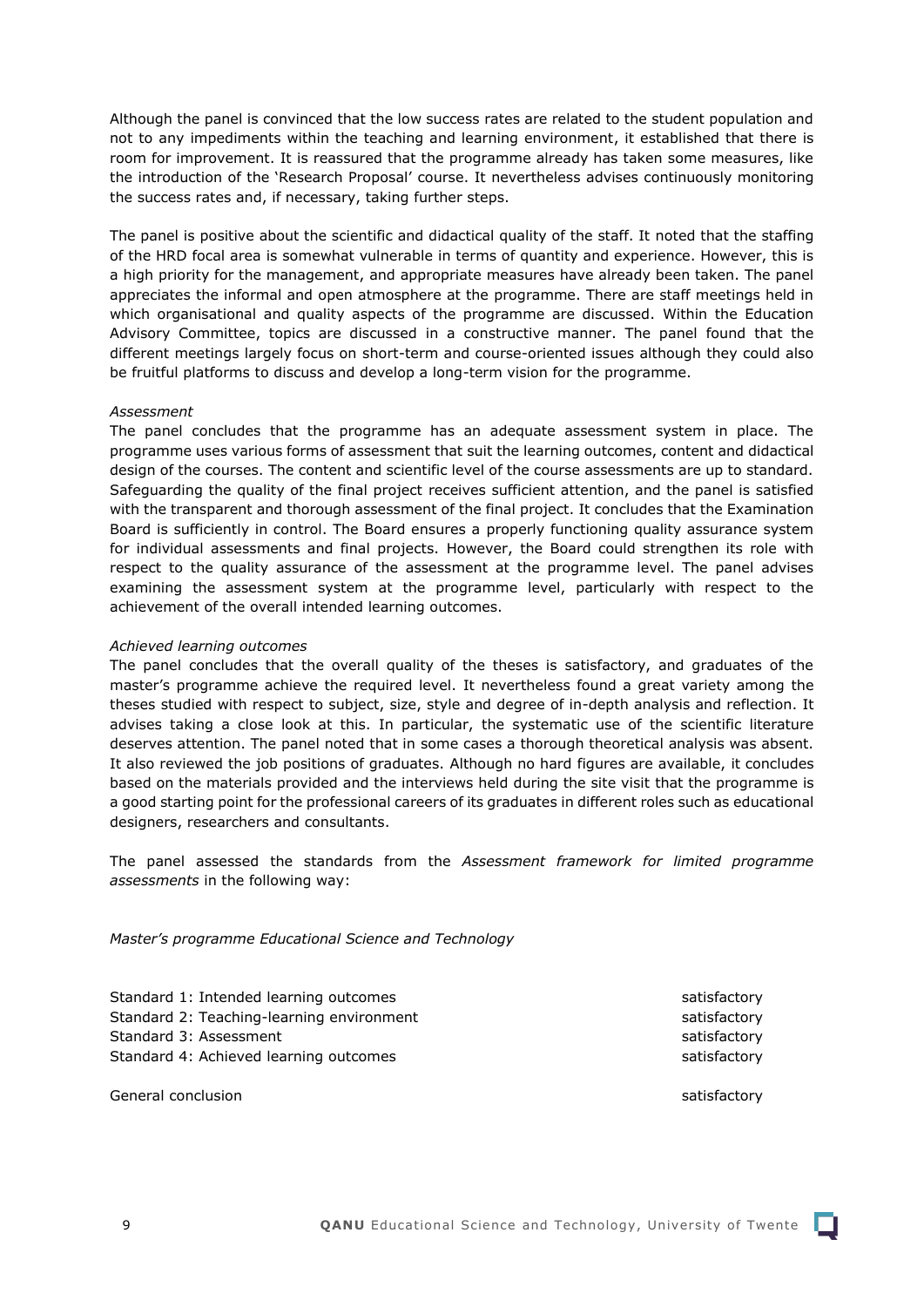The chair and the secretary of the panel hereby declare that all panel members have studied this report and that they agree with the judgements expressed in it. They confirm that the assessment has been conducted in accordance with the demands relating to independence.

Date: 23 May 2017

Prof. dr. Jan Elen

Drs. R.L. Prenen

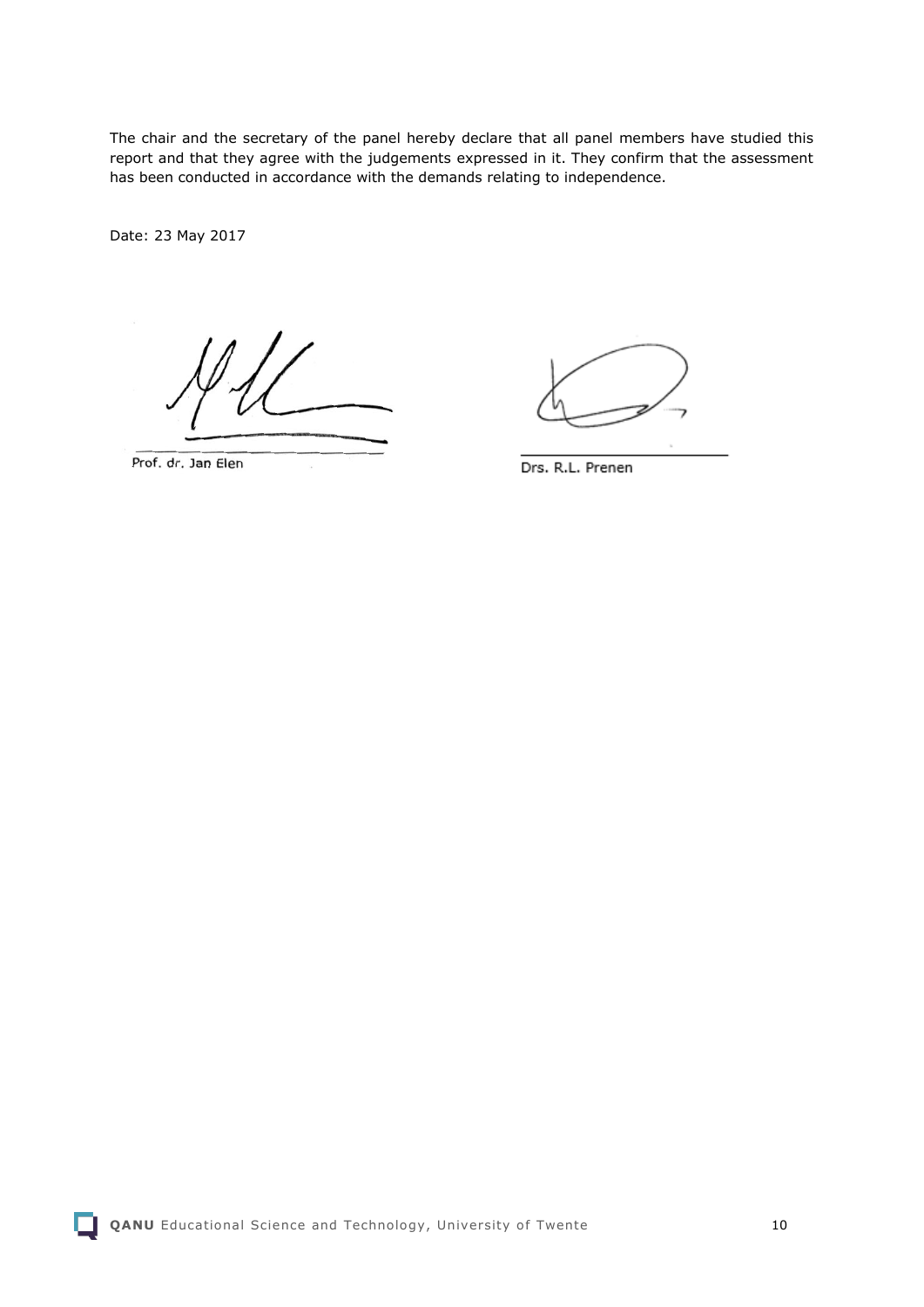## <span id="page-10-0"></span>DESCRIPTION OF THE STANDARDS FROM THE ASSESSMENT FRAMEWORK FOR LIMITED PROGRAMME ASSESSMENTS

#### *Organization of the programme*

The master's programme Educational Science and Technology (EST) is organized by the Faculty of Behavioural, Management and Social Sciences (BMS). The Faculty is chaired by a dean and has its own Faculty Council that exerts the right of assent and consultation regarding faculty policy matters. The Faculty has various supporting services (e.g. finance, ICT, human resources), which are governed by a managing director. BMS provides bachelor's and master's programmes in psychology, business administration, public administration, communication science, philosophy, industrial engineering and management, teacher training (1st degree), and educational science. These programmes are delivered by staff members from 21 research departments. The EST programme is jointly offered by the Departments of Educational Science (OWK), Instructional Technology (IST) and Research Methodology, Measurement and Data Analysis (OMD) and also includes contributions from the teacher training department (ELAN).

The EST programme falls under the jurisdiction of a programme director, who is responsible for the scientific quality of the curriculum. The programme director is supported by two programme coordinators, a study advisor, and administrative staff, all of whom are housed in the Faculty's Educational Service Centre (OSC), which is run by an education manager. The EST programme has its own Education Advisory Committee consisting of four staff members and four student members. The programme used to have its own Examination Board, but in 2015/2016 the Boards of all BMS faculty programmes merged. Within this general Examination Board there is a special committee for Behavioural Sciences (psychology, communication science, and educational science) with at least one member from EST. EST also shares an Ethics Committee with these programmes, again with one representative from EST. The EST students and graduates have their own joint association (Komma), which is financially supported by the BMS faculty.

#### **Standard 1: Intended learning outcomes**

The intended learning outcomes of the programme have been concretised with regard to content, level and orientation; they meet international requirements.

#### **Explanation**:

As for level and orientation (bachelor's or master's; professional or academic), the intended learning outcomes fit into the Dutch qualifications framework. In addition, they tie in with the international perspective of the requirements currently set by the professional field and the discipline with regard to the contents of the programme. Insofar as is applicable, the intended learning outcomes are in accordance with relevant legislation and regulations.

#### **Findings**

#### *Domain-Specific Framework of Reference*

All programmes involved in the external examination procedure helped compose the Domain-Specific Framework of Reference for academic bachelor's and master's programmes in educational sciences (see Appendix 2). The report published by the Educational Sciences Sector Plan Committee (CSO, 2015) served as a significant source of inspiration. The framework demarcates the field of educational sciences. It outlines the developments in the field and their implications for the required knowledge, skills and attitudes of educational sciences graduates, and for the organisation of the programmes. A distinction is made between bachelor's and master's graduates in terms of level.

According to the framework, the focus of educational sciences is education, i.e. teaching, the teaching and learning processes, and the outcomes, both at the individual and societal level. Educational sciences focus on describing, explaining and optimising all situations related to intentional learning.

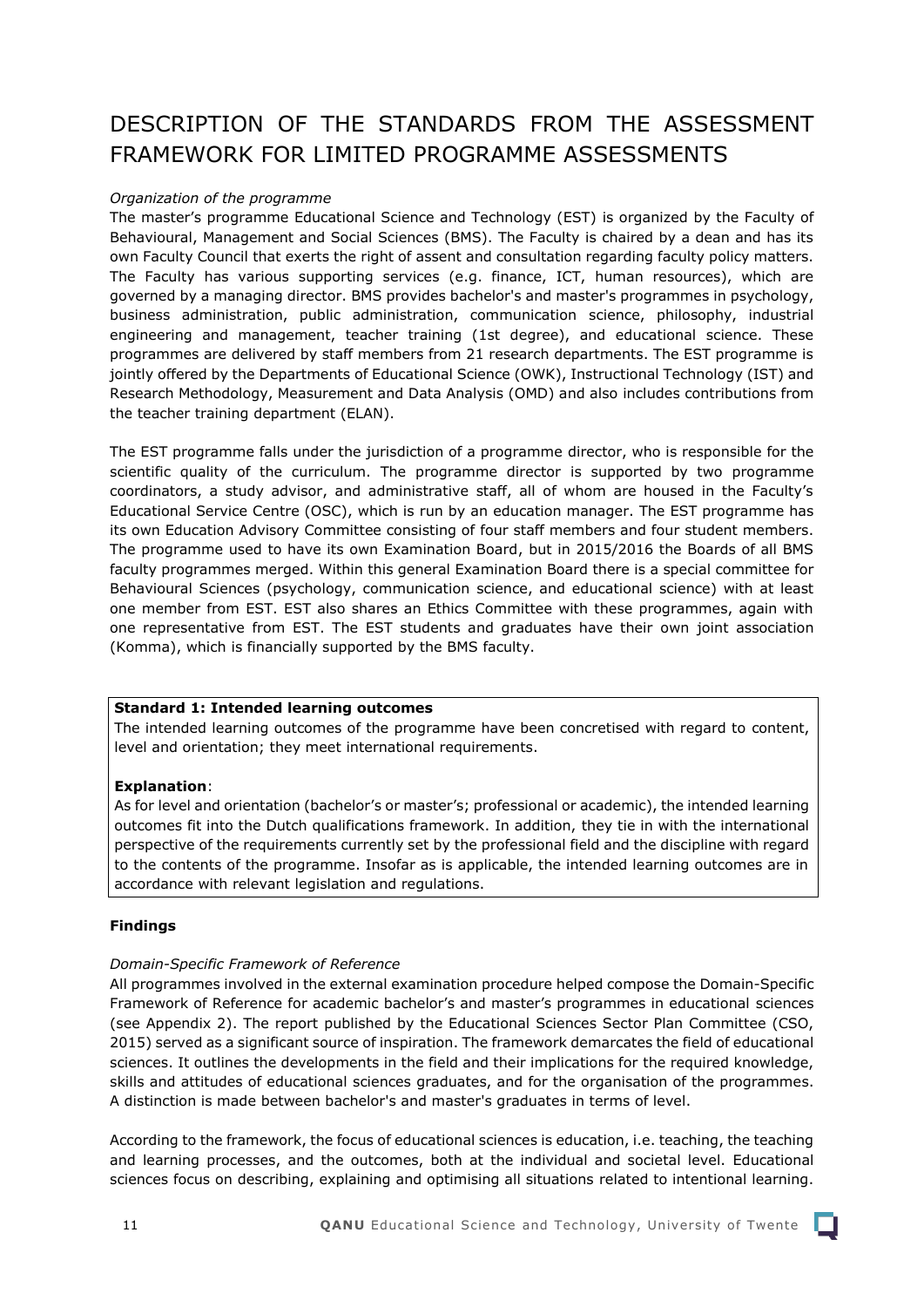They concentrate on processes and systems at the micro-level (processes and educational interventions at the individual and class level), meso-level (teaching organisation, leadership and governance) and macro-level (policy and system). The field covers formal and informal teaching situations, in all contexts in which organised teaching takes place, at every stage of life. These contexts comprise the entire regular education sector, as well as the private education and training sector and on-the-job learning. The panel studied the framework and noted that it provides a set of general requirements for the academic bachelor's and master's programmes in educational sciences. These general requirements correspond with the internationally accepted Dublin descriptors. In terms of content, the requirements also encompass what might be expected of an academic bachelor's or master's programme in educational sciences.

#### *Profile and intended learning outcomes*

As mentioned in the critical reflection, the EST programme targets educational processes and systems at the micro- and meso-levels, and focuses on intentional learning in public and private settings. At both aggregation levels, a combination of fundamental educational themes (e.g. learning and instruction, educational assessment) and contemporary themes (e.g. ICT, workplace learning, adaptive testing) is addressed from a multidisciplinary perspective that combines insights from psychology, educational design, computer science, and business administration.

The programme aims to educate professionals as educational designers, researchers, and consultants with a strong scientific background and an independent, professional and critical disposition, who are able to contribute to the advancement of the field of educational sciences in general, and their own specialization area in particular. In order to achieve this goal, the programme has defined five intended learning outcomes that cover domain expertise, design competency, research competency, advice competency and academic reflection (see Appendix 3). Regarding domain expertise, the programme features two focal areas: Educational Design and Effectiveness (EDE) and Human Resource Development (HRD). EDE focuses on curriculum, instructional design and implementation, and school effectiveness; HRD revolves around learning trajectories in organisations. The students can develop domain-specific knowledge in either area (or both) as well as the relevant research, design and advice competencies. The panel studied the intended learning outcomes and established that they are in agreement with the domain-specific framework. They can also be linked to the international Dublin descriptors for the master's level. The outcomes are therefore in accordance with national as well as international standards. Although the panel is convinced the programme is of an adequate master's level, this is not very clear from the learning outcomes. The panel considers the current learning outcomes to be rather generic. It suggests elaborating them in such a way that they more clearly reflect the academic master's level.

During the site visit, the panel spoke with the management about the programme's profile and intended learning outcomes, also in relation to the technical signature of the university and the domain-specific framework of reference. As explained by the management, since the previous programme assessment in 2012, the main change has been the termination of the bachelor´s programme, so currently only a master´s programme is offered. Efforts were made to maintain the technology- and design-based nature of the programme. At this moment, in line with the policies of the faculty and the university, the management is evaluating the programme to ensure that technology is adequately represented. It holds the opinion that the focus on technology could be strengthened, especially in the HRD focal area. It is also working on strengthening the connection to the professional field and on reinforcing the international component by extending collaborations with partners abroad. The latter effort will result in a double degree with Ludwig Maximilian University in Munich, for example. The panel appreciates these initiatives that fit in well with the main focus areas and priorities of the faculty and university. However, it also observed that the intended technologyand design-based orientation of the programme is not very visible in the various documents it studied, such as the critical reflection. It is also not very apparent in the learning outcomes. According to the panel, the technology and design orientation of the programme fits the technical characterization of the university and is quite distinctive within the field of educational sciences. It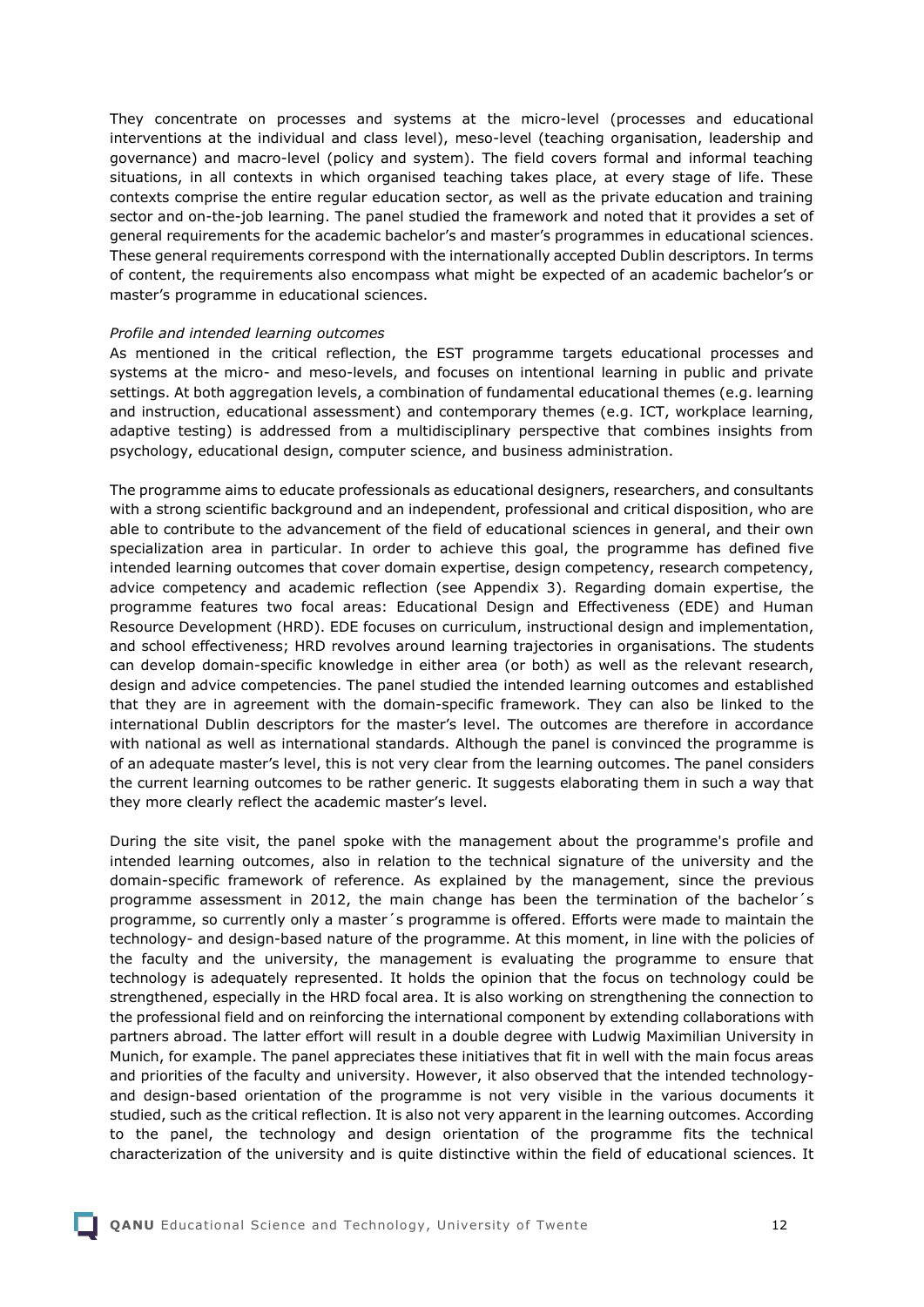recommends adapting the profile and intended learning outcomes so they reflect the technologyand design-based orientation more explicitly.

#### **Considerations**

According to the panel, the intended learning outcomes of the master's programme Educational Science and Technology are in line with national and international requirements, although they could reflect the master's level more explicitly. The panel values the technology- and design-based orientation of the programme. This orientation fits the technical characterization of the university and is quite distinctive within the field of educational sciences. However, the panel established that the learning outcomes are rather generic and do not reflect this technology- and design-based orientation very clearly. It recommends elaborating the profile and developing learning outcomes that more adequately reflect the programme's aims and distinct character.

#### **Conclusion**

The panel assesses Standard 1 as 'satisfactory'.

#### **Standard 2: Teaching-learning environment**

The curriculum, staff and programme-specific services and facilities enable the incoming students to achieve the intended learning outcomes.

#### **Explanation**:

The contents and structure of the curriculum enable the students admitted to achieve the intended learning outcomes. The quality of the staff and of the programme-specific services and facilities is essential to that end. Curriculum, staff, services and facilities constitute a coherent teachinglearning environment for the students.

#### **Findings**

The structure of the one-year programme is presented in Appendix 4. The programme consists of 60 EC and is offered in a full-time and part-time variant. Part-time students follow the same programme as full-time students, but differ with regard to the pace of studying and their study load per quartile. Students can enter the programme in September and February. The programme comprises two compulsory core courses, a series of electives and a final project. The compulsory courses are 'Trending topics in educational science and technology' and 'Research proposal'. Students can follow electives exclusively from either the EDE or HRD focal area, or combine courses from both areas. Moreover, they may choose a maximum of two courses from a set of four courses from the related master Business Administration – Human Resource Management track and from the research master Methodology and Statistics (Behavioural, Biomedical and Social Sciences). Students complete their studies by conducting a 25 EC final project.

#### *Programme: content and coherence*

During the site visit, the panel reviewed the content and structure of the programme, including the intended learning outcomes. It examined a table in the critical reflection that showed the relation between the courses and the intended learning outcomes. It also studied course descriptions and materials and discussed the content and design of the programme with the management, teaching staff, students and relevant committees. It noted that the table was drawn up on a general level. The course descriptions, including learning goals, were rather generic. Both provided little insight into the exact contributions of the different courses to the intended learning outcomes. According to the panel, the relationship between the 'Trending topics in educational science and technology' course and the overall learning outcomes was particularly unclear. This 10 EC course covers several contemporary developments in both the EDE and HRD domains and is being adjusted every year. The final project was not included in the table and not explicitly linked to the overall learning outcomes.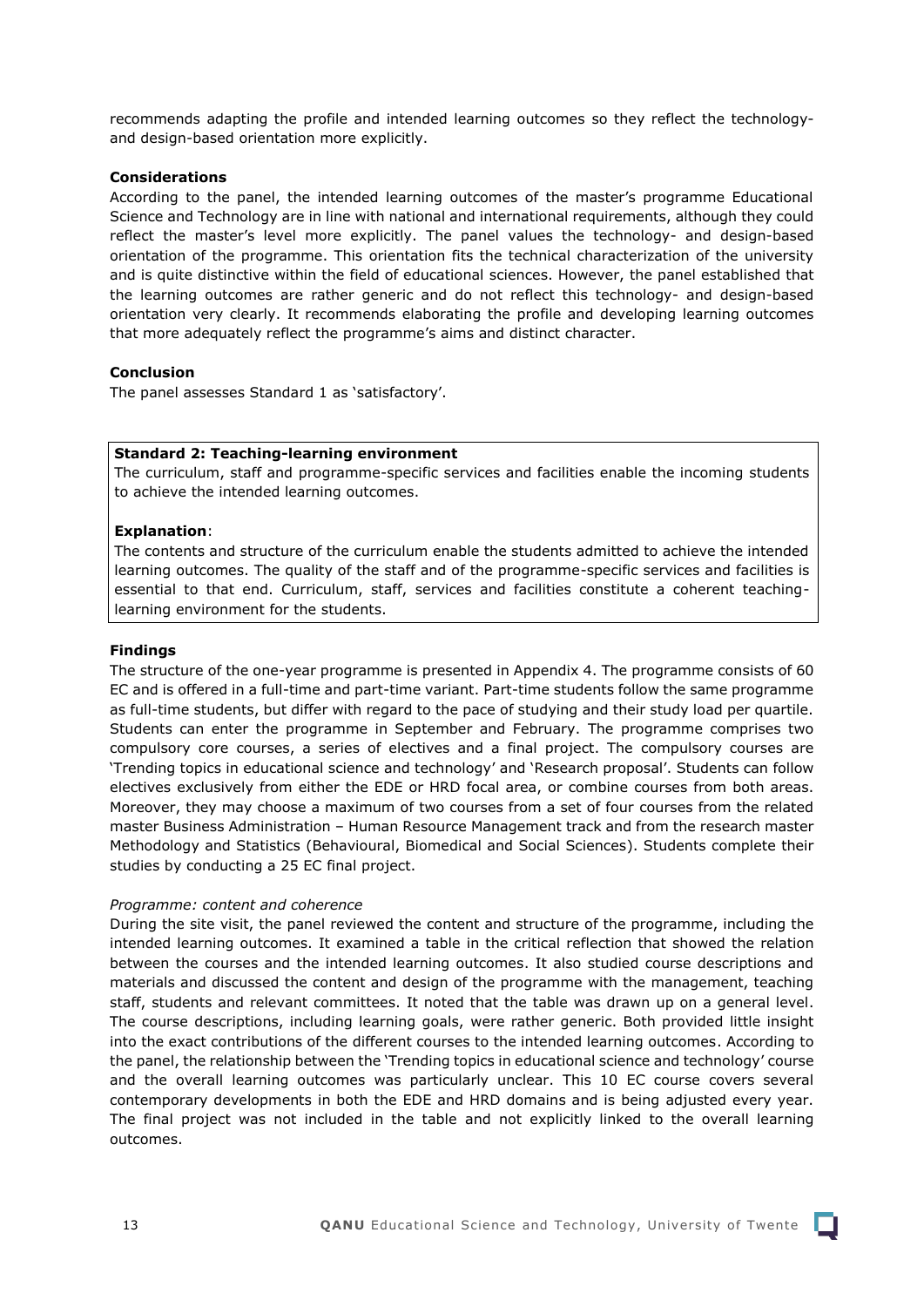The panel remarked that the programme offers many electives which are highly appreciated by the students. As mentioned by the interviewed students, these electives give them ample opportunities to deepen their knowledge and skills and/or to specialize within the broad field of educational sciences. The panel confirmed the benefits of the electives in the programme. Yet, it also observed that the extent to which the intended learning outcomes are addressed in the curriculum of students depends on their choices. It ascertained that if students choose courses mainly within the EDE focal area, their advice competency remains somewhat underexposed. Similarly, within the HRD focal area, less attention is paid to the design competency. The panel therefore wondered whether all students are able to meet all the requirements at the end of the programme. The management explained that the above-mentioned table doesn't show all levels of detail, just the main intended learning outcomes per course. In practice, all courses contribute more or less to all of the intended learning outcomes. The management also clarified that the obligatory course 'Trending topics in educational science and technology' involves several assignments that give students the opportunity to strengthen their design and advice competencies. Moreover, most final projects contain a design and/or advice component. Although the management acknowledges that there are differences in mastery level between students, it is convinced that all students meet the requirements at the end of the programme. Based on the final theses studied (see Standard 4), the panel sees no reason to question this. Nevertheless, in order to better guarantee the intended levels of competencies at the end of the programme, the panel advises making the relationship between the learning objectives and content of the courses and the overall learning outcomes more explicit. The connection of the 'Trending topics in educational science and technology' course with the overall learning outcomes deserves extra attention. Considering the annual adjustments of this course, it is important to assure that the course content fits the intended learning outcomes. The final project should also be linked to the learning outcomes. The panel recommends taking a close look as to whether the design and advice competencies are sufficiently covered by the HRD and EDE focal areas, respectively.

The panel is satisfied with the content and design of the individual courses. The various books and other literature used are of an adequate level. The panel is also pleased with the scientific orientation of the programme. In the ´Trending topics in educational science and technology´ course, contemporary research findings are shared with students. Other courses, like the mandatory course ´Research proposal´, offer students ample opportunities to develop their research skills. As mentioned before, the staff is striving to improve the link to the professional field. For example, they intend to invite more guest lecturers and increase the use of real-life cases and assignments. An internship is not part of the plan, due to time restrictions, but students are encouraged to do their final project in a professional organisation other than the university. Some interviewed students added that they would appreciate more opportunities for excursions and contact with prospective employers. The panel strongly supports the different initiatives to improve the link to the professional field. In its opinion, they will contribute to a better preparation for the future careers of graduates.

With respect to the coherence of the programme, the panel observed that there are two clusters of courses. One cluster focuses on HRD, the other on EDE. These two focal areas could function as learning paths, but this depends on the choices students make in their electives. Based on the interviews, the panel established that when the bachelor´s programme was terminated, the programme management decided to reduce the three master´s tracks to two focal areas. The two focal areas are explicitly linked to the strengths of the programme and expertise of the teaching staff. The panel appreciates these focal areas. As students explained, they help them to make informed choices in their electives. However, the panel also remarked that the rationale behind the establishment of the two clusters of courses is not very clear. There does not seem to be a clear explanation of why specific courses are part of a focal area and how these courses interrelate. The panel advises elaborating on the choices and consistency between the courses in the focal areas. In its opinion this would increase the coherence of the programme and give more guidance to teachers with regard to the content, including literature, and design of individual courses.

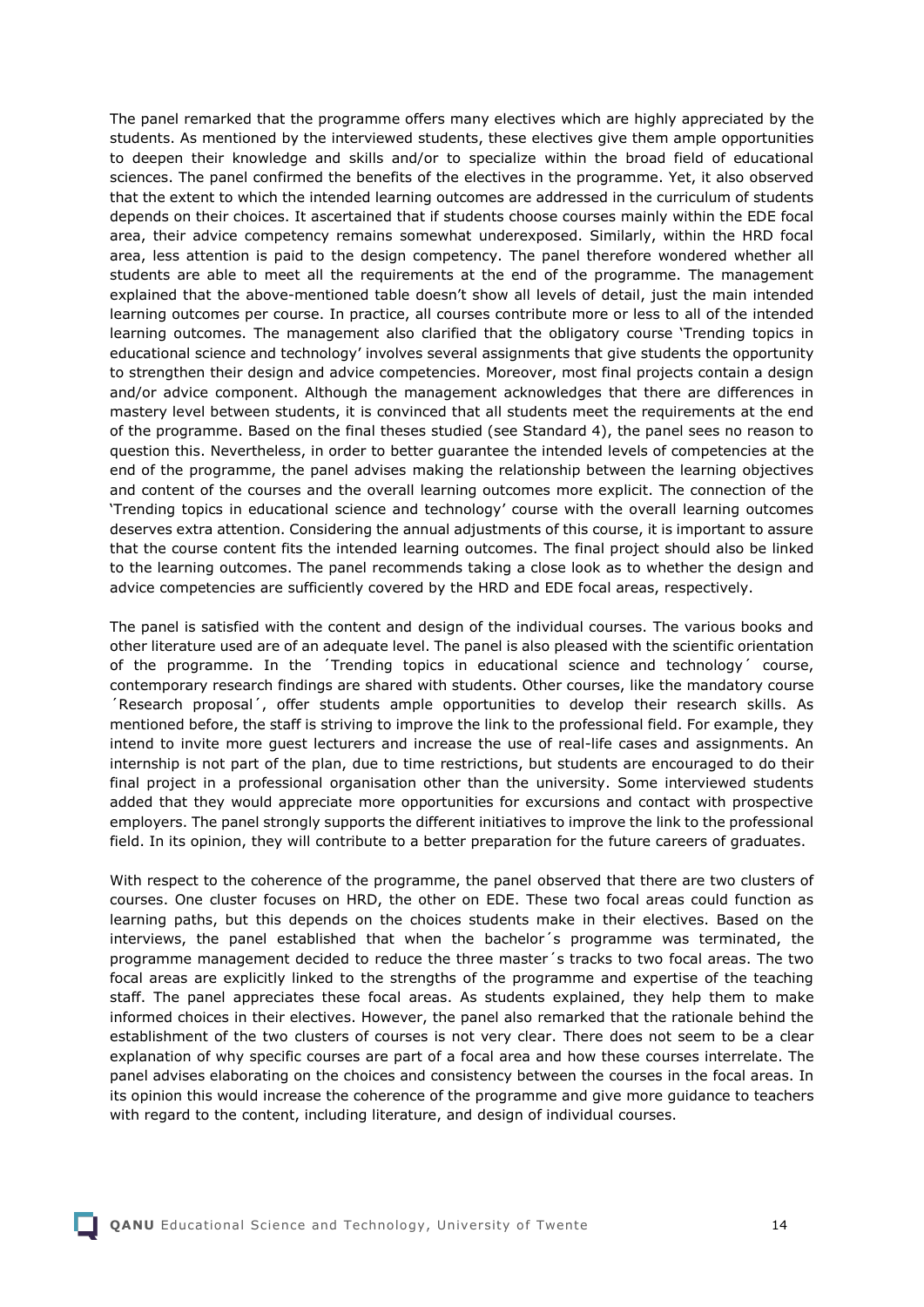#### *Programme: teaching methods*

The panel is positive about the teaching methods used. They are well aligned with the objectives and content of the different courses and stimulate active and profound learning by the students. The critical reflection described the use of active teaching methods as self-evident for courses targeting skills development, but also the more theoretical courses enable students to engage in hands-on and problem-solving activities. The number of lectures is reduced in favour of tutorials in which students work on in-class assignments to actively process domain-specific knowledge under the guidance of the teachers. The interviewed students confirmed this. They were very positive about the variety of teaching methods. They especially appreciated the fact that there is plenty of room in the courses for creativity and experimenting with new methods.

#### *Programme: intake and feasibility*

The number of students entering the programme varies between 40 and 70 per year. The panel is pleased to note that since the termination of the bachelor's programme, the master's programme has been successful in finding new ways to increase student numbers. For example, arrangements have been made with Saxion University of Applied Science to enable their teacher training (Pabo) students to complete the pre-master's programme as part of their regular curriculum. The programme appeals to international students and students from Dutch universities of applied sciences. Most of them have to enter the pre-master's programme first. The programme management indicated that they are proud of the incoming students. The panel gained a positive impression of the students during the site visit and considered them very active and highly motivated. It agrees with the management that the programme should make the necessary effort to at least maintain but preferably increase the student intake, whereby the growth opportunity primarily lies in attracting more international students. The panel also sees a challenge, as the management pointed out in its conversation with the panel, in benefitting more from the diverse student population. Students can learn a lot from the different backgrounds, experiences and perspectives of their fellow students.

The panel studied the success rates in the critical reflection and observed that they are rather low. Currently, 20-30% of the students graduate after one year and around 60-70% after two years; around 75% of the students have received their diploma after three years. Yet, based on the interviews with students, alumni and teaching staff, the panel established that the programme is feasible within the nominal study time. The study load is equally spread over the programme, and there are no detectable stumbling blocks. As described in the critical reflection, the delay is mostly caused by the fact that the students have very diverse backgrounds and often combine their study with a job, young family, another master's programme, etc. The number of students combining their studies with other activities and/or obligations increased after the bachelor's programme was terminated. Some students who are officially registered as full-time in fact follow a part-time mode, for all kinds of individual reasons. The interviewed students and alumni confirmed this. Additionally, some of them mentioned that they deliberately take more time to do extra courses, an internship and/or other study-related activities. According to the management, the low success rates can also be explained by the fact that a lot of students choose to do an external practice-oriented final project. Besides an empirical research part, these projects often encompass a design and/or an advice component that usually takes more time to finish. The management emphasized that they look very closely at the students' individual needs and wishes. If students decide themselves to postpone their study trajectory, they will not be pressured. For the management, the dropout rates, which are fairly low, are of greater concern than the success rates.

Like the management, the panel is convinced that the low success rates are related to the student population and not to any impediments within the teaching and learning environment. Indeed, the delay often seems to be a sign of extra interest and motivation. The panel remarked that the programme, with its many electives, is very attractive to students. The downside, however, is that the programme is not guiding study progress. The panel believes, like the previous accreditation committee, that the success rates should be improved. It understood from the critical reflection that, partly in response to the comments of the previous committee, the 'Research proposal' course was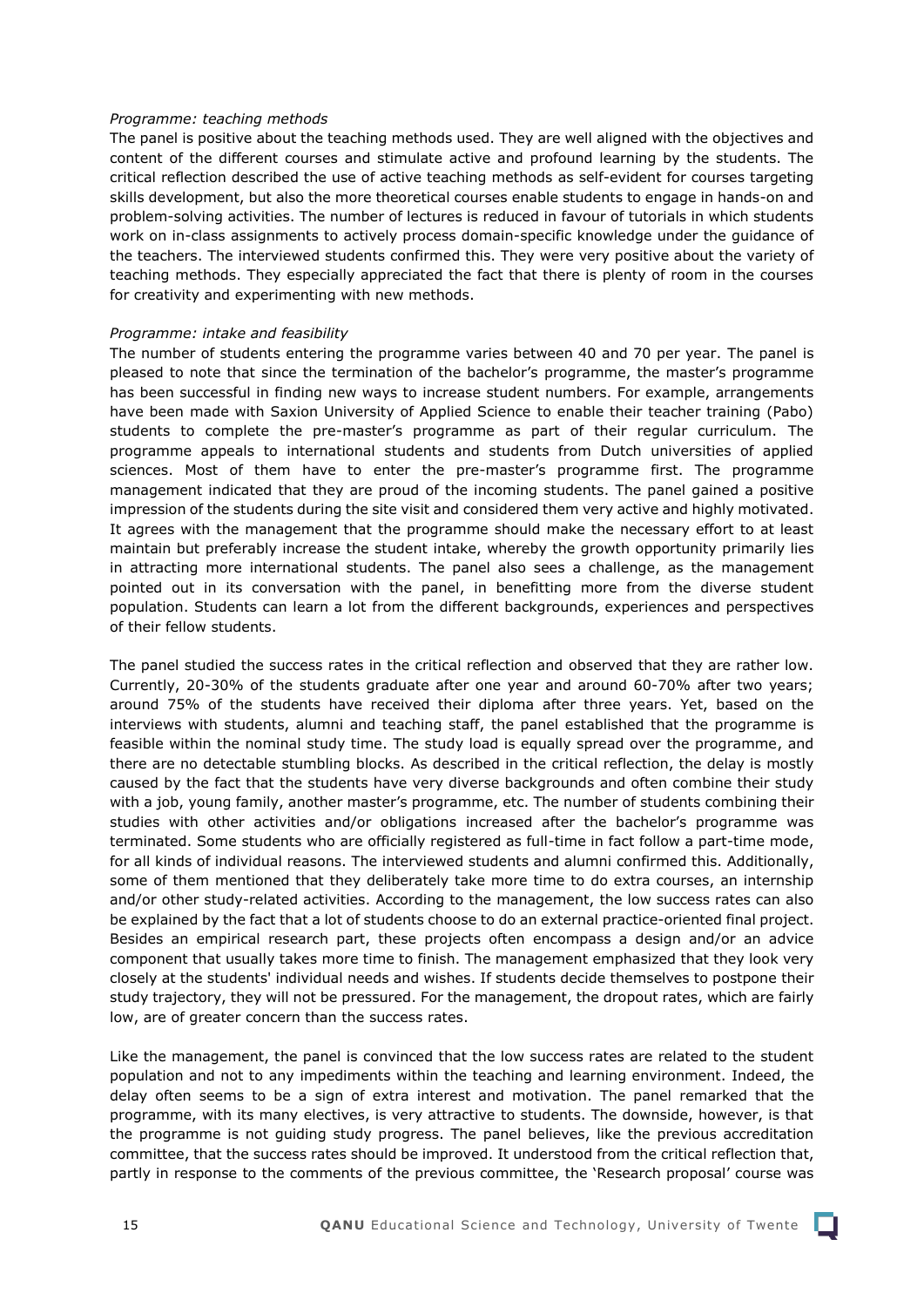introduced to shorten the study duration. At this moment steps are being planned to further streamline this course and to explore the possibility of introducing intermediate common feedback sessions in the thesis trajectory. The panel is positive about these measures. It advises monitoring the effect of these measures carefully and, if necessary, considering further actions.

#### *Teaching staff*

There are 23 staff members involved in the master's programme, with a total amount of 2.10 FTE in the 2015–2016 academic year. The panel established that there is currently an acceptable staffstudent ratio of 1:27.

The panel studied an overview of the staff members, their position, degree, and expertise, and the courses they teach. It recognised the staff's scientific quality, academic reputations, and teaching quality and experience. The staff consists of five full professors, five associate professors, eight assistant professors and five junior lecturers (e.g. PhD students, postdocs). All staff members are domain experts in the field of educational sciences and play an active role in the research community. Almost all staff members hold a doctoral degree or are working on a PhD project. The panel also ascertained that 15 of the 23 staff members have been teaching at university for more than ten years. Some 53% of the teachers have earned their basic teaching qualification whereas another 24% was exempt from this obligation based on more than twenty years of teaching experience. The students and alumni the panel interviewed during the site visit were enthusiastic about the staff. They described the teachers as committed, easily accessible and approachable. They were also very positive about the open and informal atmosphere and the guidance and support they received from teachers.

During the site visit the panel had an extensive discussion with the management about the composition of the staff. It had observed an imbalance regarding the available expertise in the two focal areas. In particular, the staffing in the field of HRD seemed vulnerable to the panel. The management explained that in the past few years, they had been confronted with many personnel changes. At this moment, the situation is more stable. The management was pleased it was able to attract talented and dynamic new staff members, particularly in the field of HRD, who are well equipped for future challenges. It also mentioned that recently one assistant professor HRD had been promoted to associate professor and considers to start a procedure for hiring a new full professor HRD. Moreover, it remarked that the staffing will be considered in a wider perspective, as part of a faculty-broad reorganization plan. In that process, they will look thoroughly at what expertise is needed to cover the field. The panel is positive about these developments and expresses its confidence for the future.

During the site visit the panel also spoke about the cohesion and cooperation of the teaching staff. Based on the interviews with the teachers and management, the panel established that the teaching staff meets on a regular basis to discuss the programme. In addition, every month a so-called ´brown bag lunch´ is organised for all staff involved. Before the start of each quartile, a lunch meeting of all teachers from that quartile is held in which information about the courses is exchanged. The panel appreciates these initiatives, which clearly contribute to a smooth coordination and tuning of the courses. Yet, it also noted that the discussions among staff members focus on short-term and courseoriented issues to a considerable extent. With major challenges in the field ahead, as described in the domain-specific framework of reference, the panel suggests using the various meetings to discuss and develop a long-term vision for the programme.

#### *Programme-specific services and facilities*

The panel considers the programme-specific services and facilities to be adequate. The master's programme has a support staff consisting of a programme director, a programme coordinator, a study advisor and administrative staff. The administrative staff is employed at the faculty level and may support different programmes. All material resources such as lecture rooms, hardware, project spaces and design lab are also shared with other programmes within the university or faculty. The students the panel interviewed were very positive about the services and facilities. The teaching staff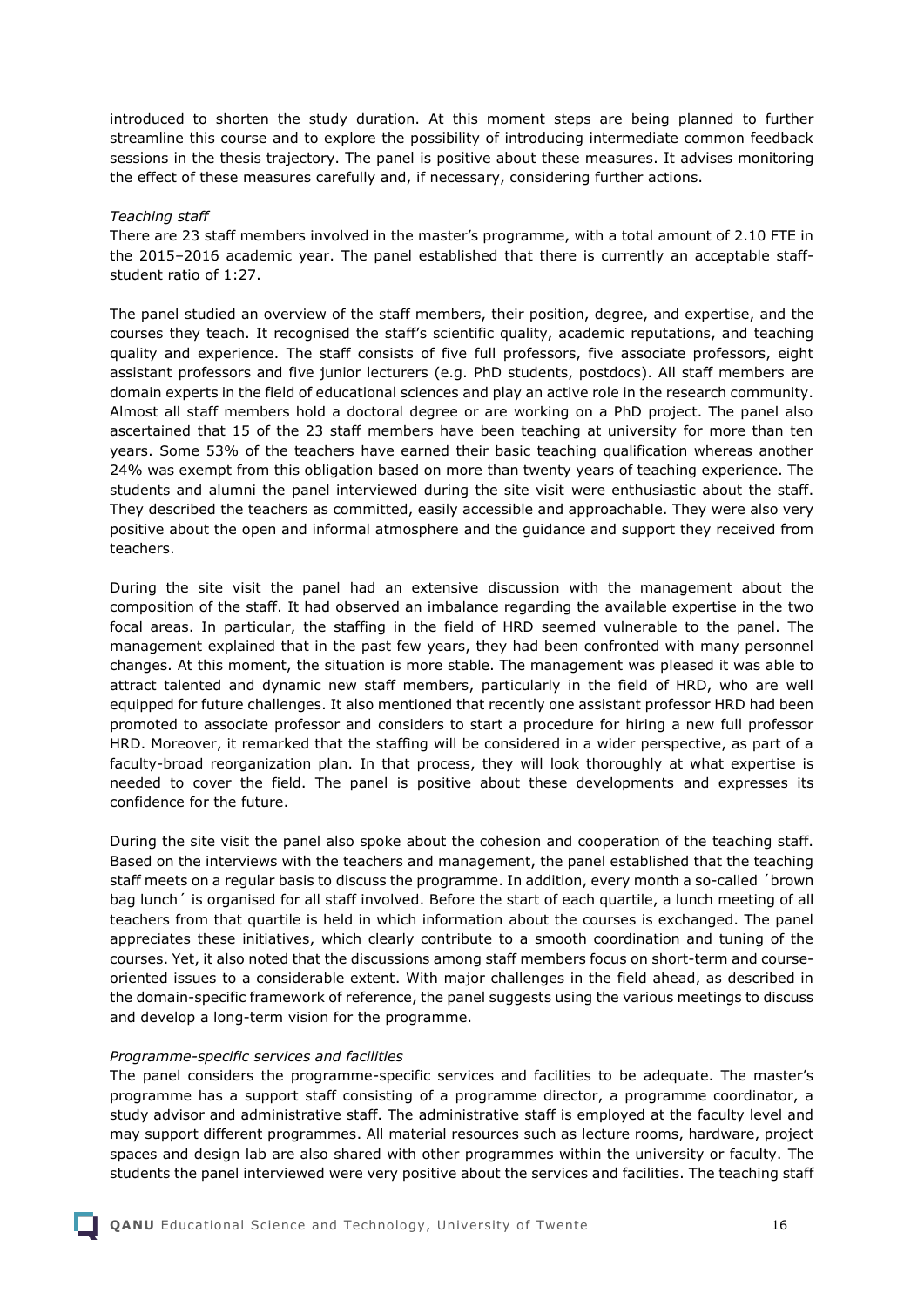is also satisfied, although some mentioned they would appreciate more technical and organisational support staff.

With respect to the programme-specific quality assurance, the panel ascertained that there are clear formal assurance procedures. As mentioned in the critical reflection, every course is formally evaluated by the participating students. The results are sent to the teacher(s) of the course and the programme director. The latter then talks to the teacher(s), who documents the outcomes of this discussion in an 'improvement plan'. This improvement plan is published on a dedicated website that is accessible to students. Progress with the improvement plans is checked in the quartile meeting of the subsequent year.

The evaluation results, as well as other sources of information like the National Student Evaluation (NSE), are discussed by the Education Advisory Committee. During the site visit, the panel spoke with a dedicated Education Advisory Committee, consisting of four staff members and four student members. Based on that conversation, the panel concluded that the committee is functioning adequately. Yet, it also believes the committee could play a more proactive role. At this moment, the committee has an important signaling task, and its findings and recommendations are being heard and followed up. In the opinion of the panel, the committee could also be a fruitful platform for teachers and students to discuss programme developments, challenges and opportunities from a broader perspective. In this way, it could become an important source of inspiration for the programme management.

#### **Considerations**

The panel concludes that the programme, the personnel and the programme-specific facilities enable the master's students to realise the intended learning outcomes. It appreciates the two focal areas of the programme, HRD and EDE, and the many electives. They make the programme very attractive to students. The panel ascertained that, with the exception of the final project, all intended learning outcomes are cross-matched to the different components of the programme in the critical reflection. It also concluded that it is quite difficult to determine exactly how the intended learning outcomes are realised in the programme. This is partly due to the flexible structure of the programme, as the students' choices influence the extent to which the intended learning outcomes are addressed. It is also due to the generic formulation of the relationship between the learning objectives and content of the courses and the overall learning outcomes. The panel advises defining explicitly how the learning outcomes are realised. It suggests paying extra attention to the link of the 'Trending topics in educational science and technology' course and the final project with the overall learning outcomes as well as the extent to which the design and advice competencies are sufficiently covered by the HRD and EDE focal areas, respectively.

The panel is satisfied with the design of the programme. The two focal areas help students to compose their own study path. However, according to the panel, the coherence could be improved by elaborating the choices and consistency between the courses in the focal areas. The panel is also satisfied with the content and design of the individual courses. It appreciates the variety of teaching methods and the ample opportunities for experimenting with new teaching methods.

The panel is pleased to note that the master's programme has been able to maintain its intake of students despite the termination of the bachelor's programme. With respect to the success rates, the panel established that there is room for improvement. It is satisfied that the programme has already taken some measures, like the introduction of the 'Research Proposal' course. Yet, it advises continuously monitoring the success rates and, if necessary, taking further steps.

The panel is positive about the scientific and didactical quality of the staff. It noted that the staffing of the HRD focal area is somewhat vulnerable in terms of quantity and experience. This is a known high priority for the management, which has already taken appropriate measures. The panel appreciates the informal and open atmosphere. Staff meetings are held in which organisational and quality aspects of the programme are discussed. Within the Education Advisory Committee, topics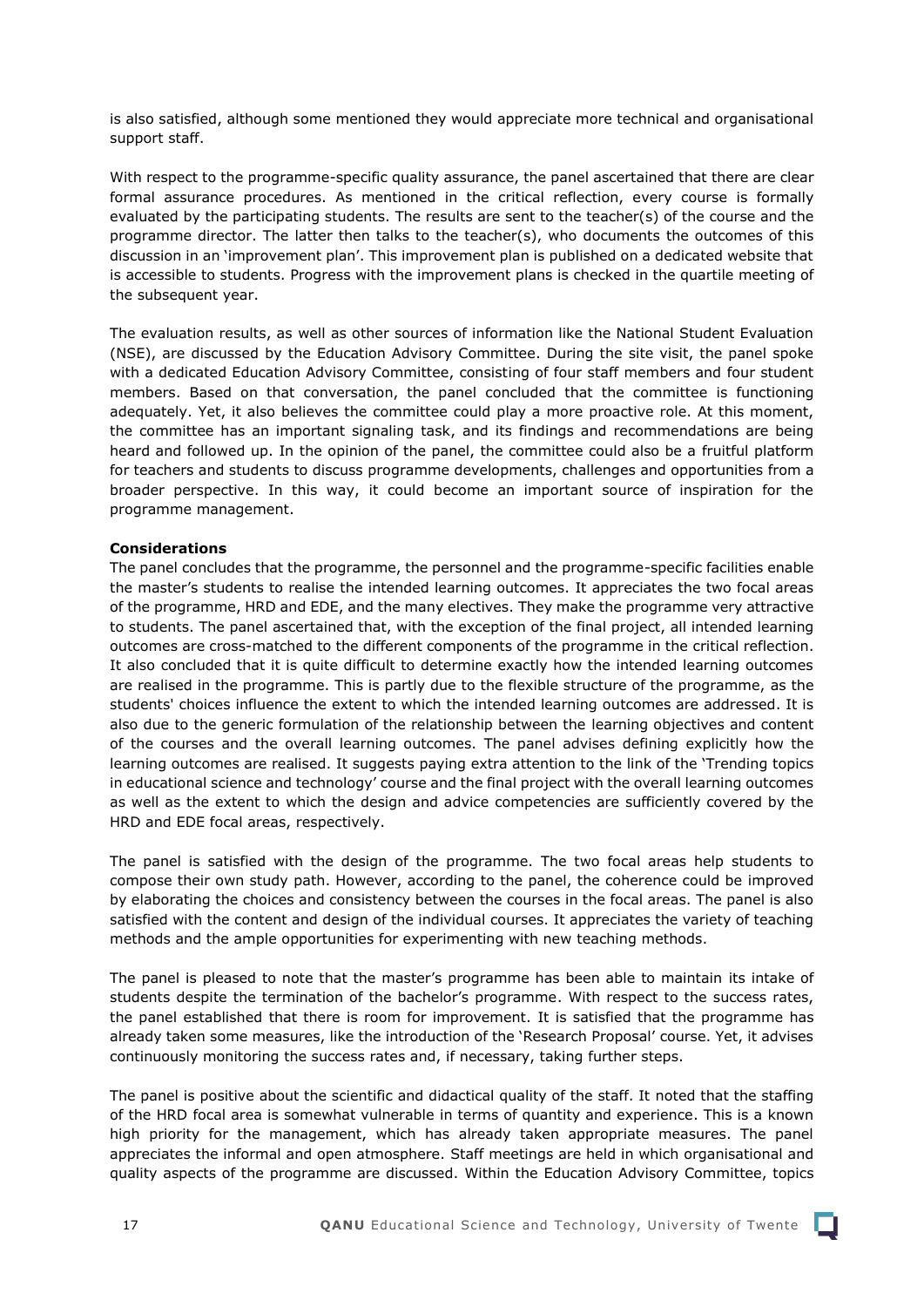are discussed in a constructive manner. The panel remarked that the different meetings largely focus on short-term and course-oriented issues, although they could be fruitful platforms to discuss and develop a long-term vision for the programme.

#### **Conclusion**

The panel assesses Standard 2 as 'satisfactory'.

#### **Standard 3: Assessment**

The programme has an adequate assessment system in place.

#### **Explanation**:

The tests and assessments are valid, reliable and transparent to the students. The programme's examining board safeguards the quality of the interim and final tests administered.

#### **Findings**

#### *Assessment system*

The critical reflection confirmed that courses within the programme employ a variety of assessment methods. The choice for a particular method is made by the examiner based on the learning outcomes and course content. As a result, authentic skill-based forms of assessment prevail, such as design report, management summary and research proposal. Students' topical knowledge and understanding are either inferred from these products or evaluated separately by written exams, sometimes in addition to a skill-based assessment. At the beginning of each quartile, the teachers of courses in this quartile meet to fine-tune the type and timing of assessments in that quartile. The Examination Board approves the assessment method(s) of each course annually as published in the Education and Exam Regulations. This information is also available in the UT's online education catalogue. Additional details about the nature of an assignment, assessment criteria and grading can be found on the Blackboard site for each course. Written exams can be taken twice a year. Assignments have to be submitted in the final week of the quartile or, in the case of partassignments, before the start of a new part-assignment.

During the site visit, the panel examined several assessment documents of different courses and spoke with students, teachers and representatives of the Examination Board about the assessment system. Based on these conversations and the materials studied, the panel learned that there is an overall assessment policy – although this is not mentioned in the critical reflection – which serves as a guide for examiners. The panel could also ascertain that the assessment methods are in line with the learning outcomes, content and didactical design of the courses. It concluded that the assessment system is satisfactory in terms of scientific level and content. The students explained that, in general, they are well informed about the tests and criteria and receive adequate feedback with respect to their results and performance.

The students complete their studies with a 25 EC final project. These final projects can capitalize on research, design or advice and can be conducted internally or in an organization outside the UT. In all cases, the project should include empirical work. Students select a topic or theme of interest, and elaborate a rough project idea under the guidance of the thesis coordinator of one of the focal areas or a potential supervisor. The topic or theme should be related to the content of the courses in the master's programme and match the expertise of a teaching staff member so as to ensure expert guidance. The 'Research proposal' course provides support in writing a proper project proposal. The interviewed students mentioned that while the teachers provide ample suggestions for topics, students may also propose a topic themselves.

The two thesis coordinators, one for EDE and one for HRD, link supervisors to students. Each student has a first and second supervisor who guide the final project and determine the grade. If applicable, an external supervisor can join this committee as an advisory member. A graduation guide informs

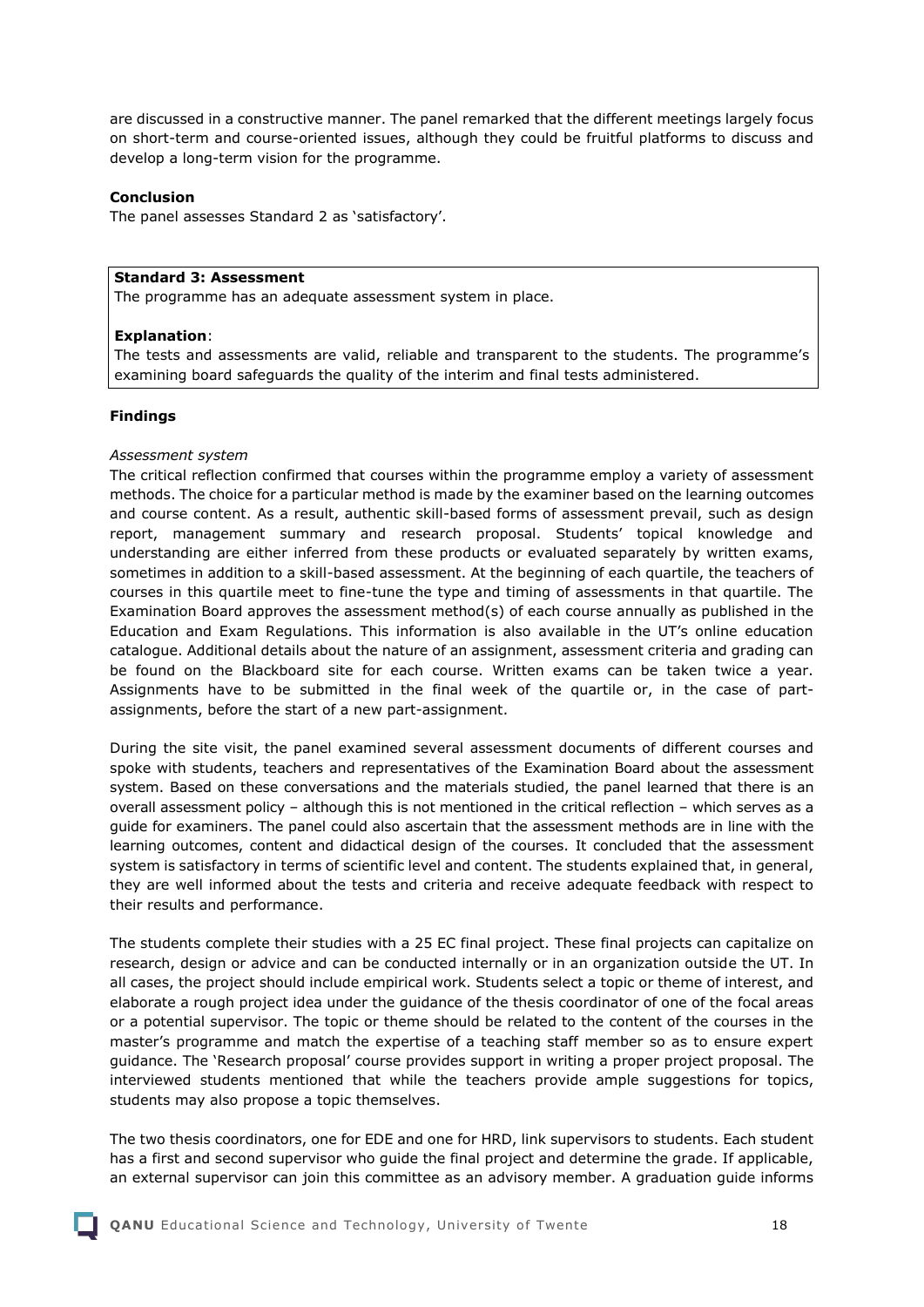students about the supervision process as well as the assessment criteria and their relative weights. The panel noted that the assessment form has been adjusted, partly in response to comments from the previous accreditation panel. The current form encompasses four assessment criteria, namely: content (50% of the final grade); written report (20% of the final grade); process/functioning of the student (20% of the final grade); and oral presentation and defense (10% of the final grade). The first three aspects are jointly assessed by both internal supervisors before the final presentation; the presentation itself is assessed right after the session. Feedback is given orally after the defense. Additional comments can be written down on the assessment form. The panel is satisfied with the setup and assessment of the final project. It ascertained that the procedures and criteria are transparent and contribute to a thorough final assessment. The interviewed students confirmed this. They also mentioned being very satisfied with the guidance they received from their supervisors during their project.

#### *Examination Board*

The Examination Board of Behavioural Sciences is an overall examination board for five bachelor's and master's programmes at the Faculty of Behavioural, Management and Social Sciences, including the master's programme Educational Science and Technology. It was formed by the merger of the Examination Board of Educational Science and Technology and the Examination Boards of Psychology and Communication Science. It consists of five members, with one member representing Educational Science and Technology. Advisory members include the programme director, the programme coordinator and the study advisor. The Examination Board meets once a month, eleven times a year. Advisory members can attend these meetings upon request, to inform the Board about individual student requests.

As described in the critical reflection, one of the core tasks of the Examination Board is to warrant the quality of assessments in order to ascertain whether students meet the conditions described in the Education and Exam Regulations (EER) regarding the knowledge and skills required to earn a master's degree. Quality assurance is embedded in the Examination Board's annual cycle of activities and consists of three recurring actions: establishing the assessment system of courses (assessment methods and examiners), screening course assessments, and screening the theses. In addition, the Board takes or decides on occasional measures regarding the programme (e.g., curriculum changes, transition arrangements), handles requests from individual students, and acts as a legal body in case of alleged fraud. The issues discussed and decisions taken are documented in an annual report.

During the site visit, the committee spoke with representatives of the Examination Board about its role in monitoring the quality of assessment. It became clear that the Examination Board has been active in its current composition since September 2015. In the last year, the Board has worked on adapting and attuning its quality assurance procedures. The core tasks and responsibilities are still the same, but the way some activities are carried out have been or will be changed. This is most apparent in the procedures for screening the quality of course assessments and final projects. The actual screening is no longer done by the Examination Board itself, but instead by the programme under the Board's mandate. However, in both cases, the Board designs the working methods, assessment forms and quality standards, checks whether screenings are appropriate and fair, and draws conclusions and implications. The Board continues to select courses and theses for the annual screening but now the university's Educational Support Centre is involved in screening the course assessments. This screening focuses on the validity, reliability, objectivity and difficulty of the assessment. The theses are being screened in a 'teaching staff carrousel', in which thesis supervisors evaluate the theses of other supervisors against the same criteria. The assessment forms are compared, and if the grades differ by more than one point, further action is taken by the Examination Board. This involves a second screening by another staff member and a discussion with the responsible supervisor.

The representatives of the Examination Board emphasized that the merging of the three Boards was an intensive process. Each Board had its own culture and procedures. The Board members are satisfied with what they have achieved so far. The panel is also positive about the functioning of the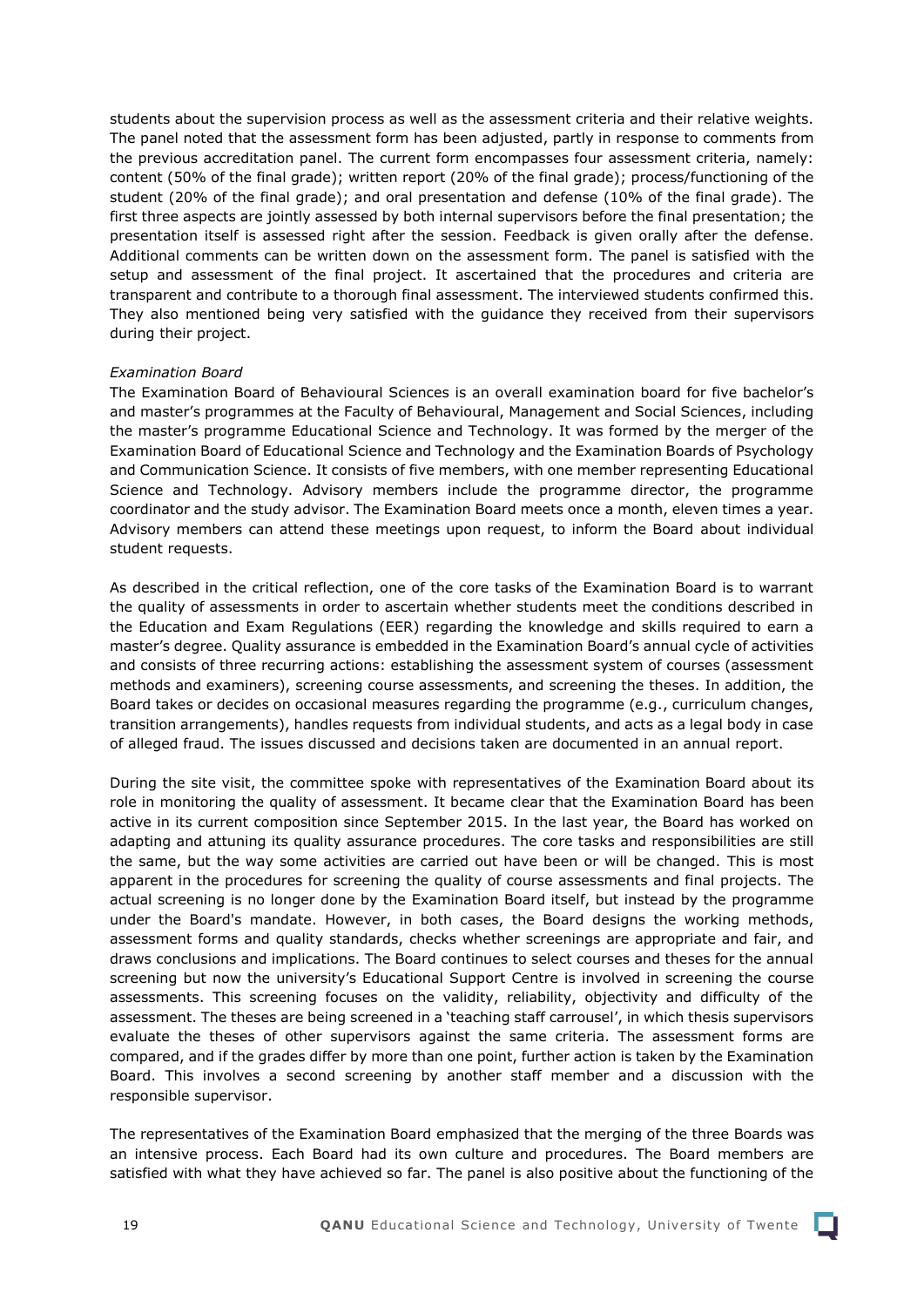Board of Examiners. It appreciates the Board's various activities in the area of quality assurance. Yet, it also notes that these activities mainly focus on quality aspects of individual assessments and theses. In its opinion, the Board could strengthen its position and also take an active role in the quality assurance of assessment on the programme level, particularly with regard to ensuring the achievement of the programme's intended learning outcomes. The panel encourages the Board to work on an explicit vision and policy for the quality assurance of assessment on the programme level.

#### **Considerations**

The panel concludes that the programme has an adequate assessment system. The programme uses various forms of assessment that suit the learning outcomes, content and didactical design of the courses. The content and scientific level of the course assessments are up to standard. Safeguarding the quality of the final project receives sufficient attention, and the panel is also satisfied with the transparent and thorough assessment of the final project. It concludes that the Examination Board is sufficiently in control. The Board ensures a well-functioning quality assurance system for individual assessments and final projects. Yet, it could strengthen its role with respect to the quality assurance of assessment on the programme level. The panel advises examining the assessment system on the programme level, particularly with respect to the achievement of the overall learning outcomes.

#### **Conclusion**

The panel assesses Standard 3 as 'satisfactory'.

#### **Standard 4: Achieved learning outcomes**

The programme demonstrates that the intended learning outcomes are achieved.

#### **Explanation**:

The level achieved is demonstrated by interim and final tests, final projects and the performance of graduates in actual practice or in post-graduate programmes.

#### **Findings**

The panel assessed the achieved learning outcomes by inspecting a selection of the final theses including the assessment forms completed by the supervisors (see Appendix 6), 15 in total. Consideration in selecting the theses was given to the grading (a range of low, average and high grades). Members of the panel read the theses and assessed their presentation of the problem and review of the literature, methods and justification, conclusion and discussion, structure, legibility and verification.

In general, the panel agreed with the grades awarded by the supervisors. The grading seemed fair and reflected the differences in the students' work. One comment the panel would like to make is that the studied assessment forms contain little or no written feedback from the supervisors involved. Therefore, they provide little insight into the considerations that led to the final grades. Though the panel ascertained that the theses are quite diverse with respect to content and quality, it concluded that their overall quality was satisfactory, and graduates of the master's programme did achieve the required level. All theses had an empirical research part, usually based on a questionnaire. However, they varied in terms of subject, size, style and degree of in-depth analysis and reflection. The panel advises having a close look at this variation. In particular, the systematic use of the literature deserves more attention. The panel noted that in some cases a thorough theoretical analysis was absent.

The committee reviewed the results of the National Alumni Survey 2015 in the critical reflection, which painted a positive picture of the graduates' entry into the labour force. The majority found a job within one month after graduation. Graduates primarily occupy positions in their own discipline of Educational Sciences or a related discipline, and most are quite positive about the preparation they received during their studies. During the site visit, the panel spoke with a few alumni who have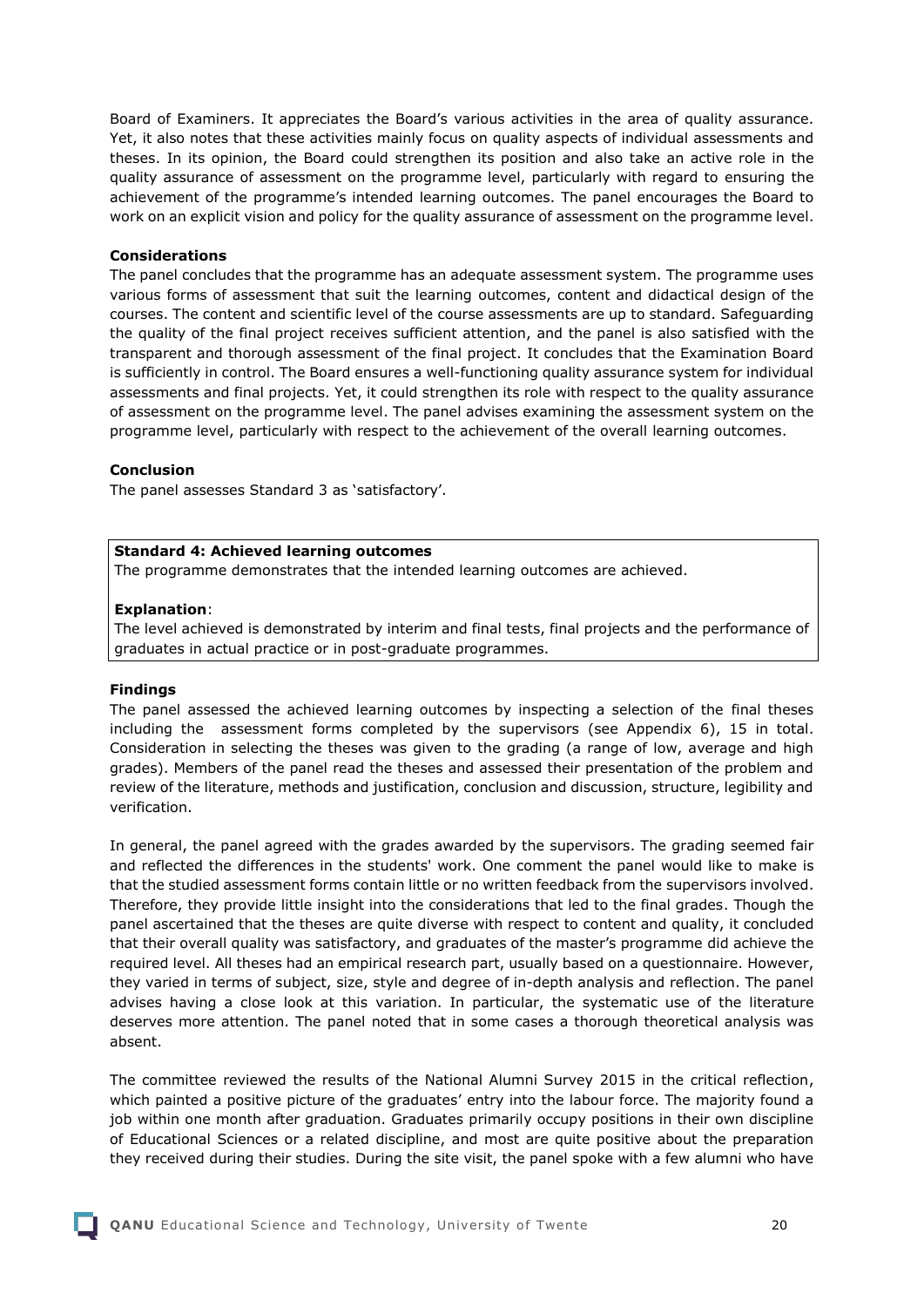good careers like educational designer or junior researcher. The alumni valued the programme as a sound basis to enter the job market.

#### **Considerations**

The panel concludes that the overall quality of the theses was satisfactory, and graduates of the master's programme did achieve the required level. However, there was a great variety among the theses. The panel advises paying attention to this, especially with respect to the systematic use of the scientific literature. It also reviewed the job positions of graduates. Although no hard figures are available, it concludes based on the materials provided and the interviews held during the site visit that the programme is a good starting point for the professional career of its graduates.

#### **Conclusion**

The panel assesses Standard 4 as 'satisfactory'.

### GENERAL CONCLUSION

The panel ascertained that the intended learning outcomes of the master's programme Educational Science and Technology are in line with national and international requirements. It also concluded that they are rather generic and could reflect the master's level as well as the technology- and design-based orientation of the programme more clearly. It is positive about the content and design of the programme as well as the individual courses. It values the two focal areas of HRD and EDE as well as the large number of electives. It also appreciates the variety of teaching methods. One point deserving attention is that it is difficult to determine exactly how the intended learning outcomes are realised in the programme, partly due to the generic formulation of the learning outcomes and the flexible programme structure. According to the panel, this should be elaborated further. The panel also suggests clarifying the rationale of the two focal areas with respect to the choices and consistency between the courses in the two clusters. This would benefit the programme's coherence. Another concern is the low success rates.

The panel is positive about the scientific and didactical quality of the staff members and the open and constructive manner in which they consult with each other. It also appreciates the functioning of the Education Advisory Committee and Examination Board. Nevertheless, it concludes that the focus of the staff meetings as well as the Education Advisory Committee and Examination Board could be broadened. It notes that the programme is confronted with various short- and long-term challenges and opportunities. It advises the programme to clarify its profile and aims for the future. This will contribute to a clear roadmap with which opportunities can be exploited.

Finally, the panel established that the programme has an adequate assessment system in place and that the quality of the course assessments as well as of the thesis is satisfactory. It concludes that graduates of the master's programme achieve the required level.

#### **Conclusion**

The panel assesses the *master's programme Educational Science and Technology* as 'satisfactory'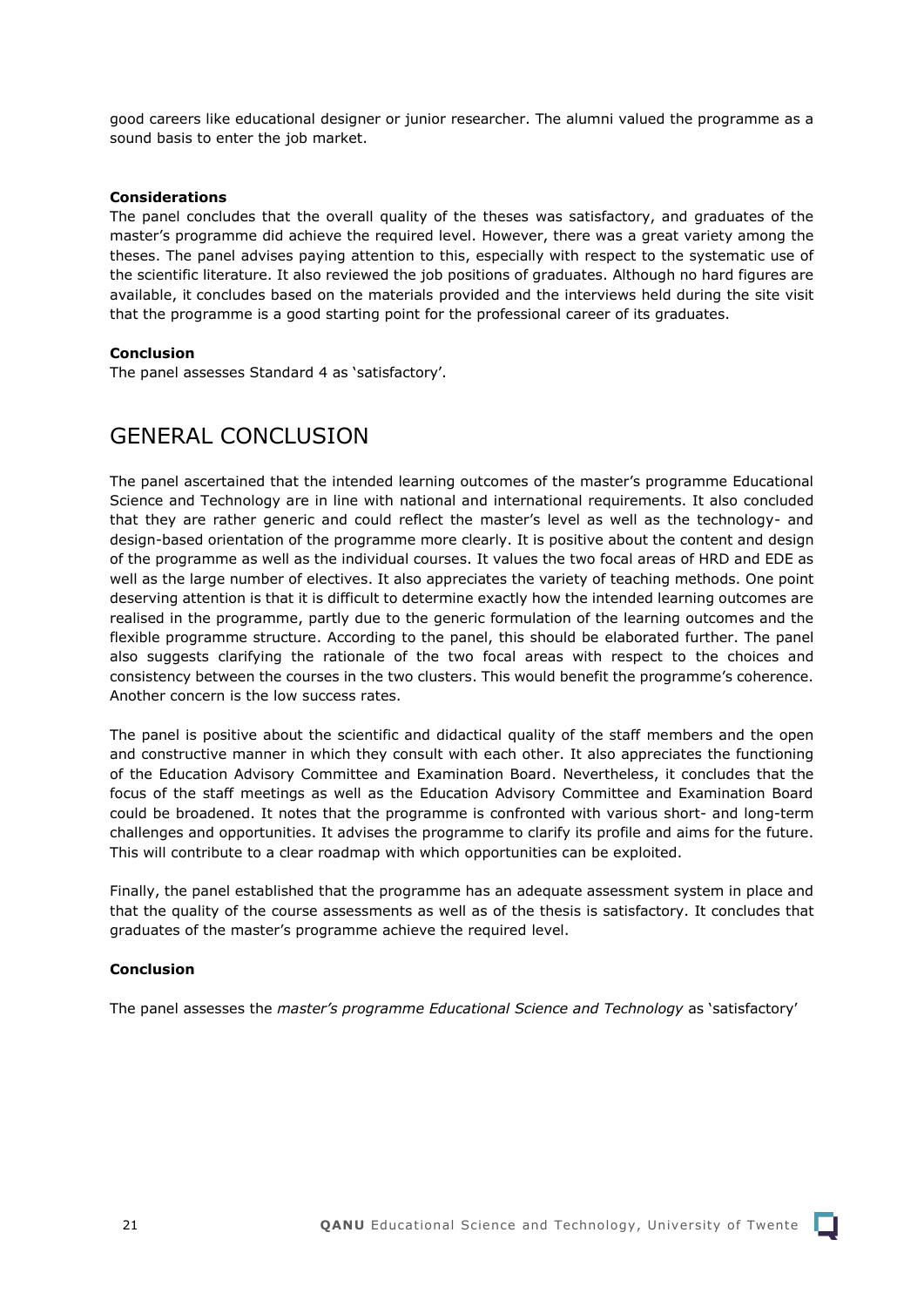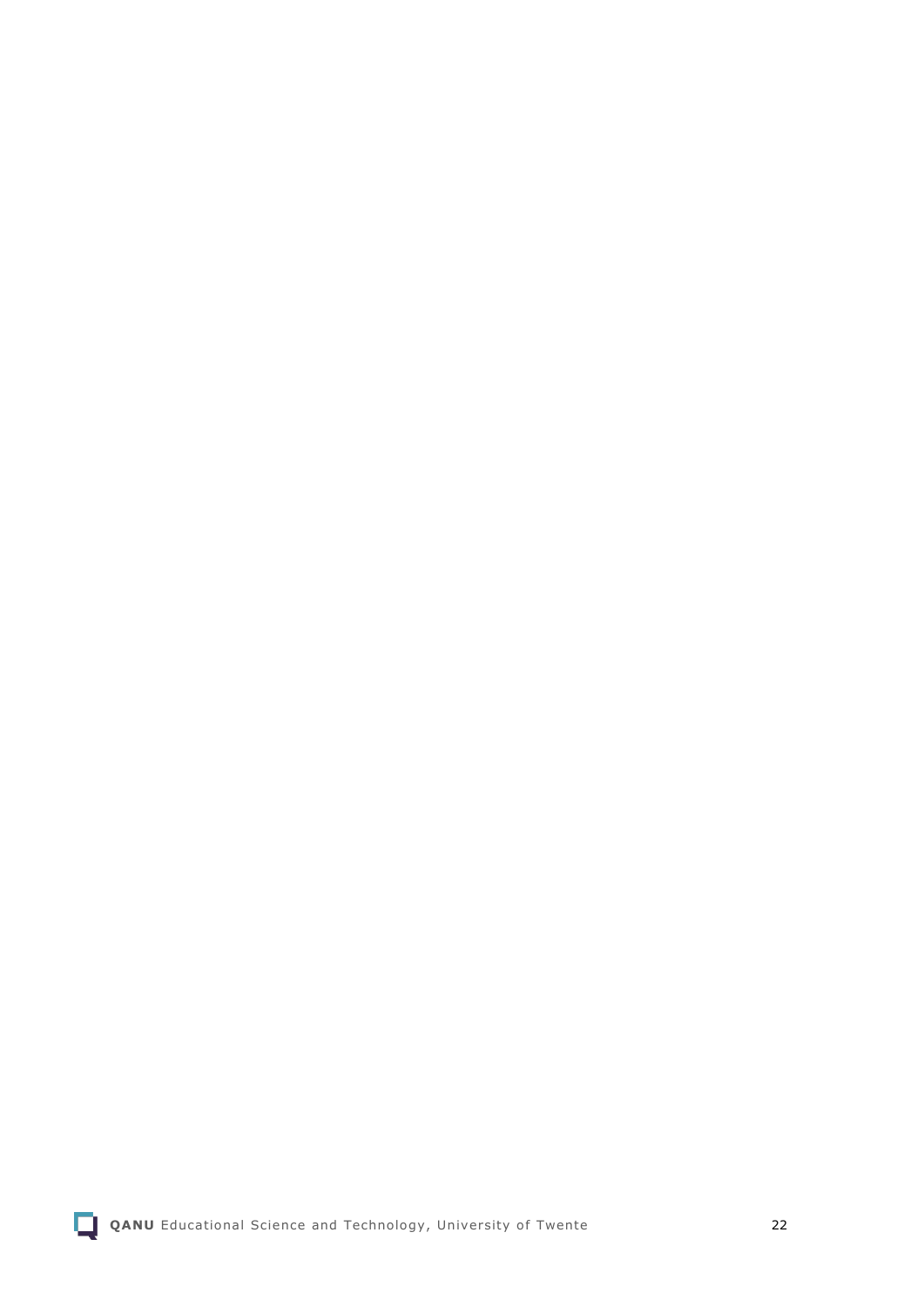### <span id="page-22-0"></span>**APPENDICES**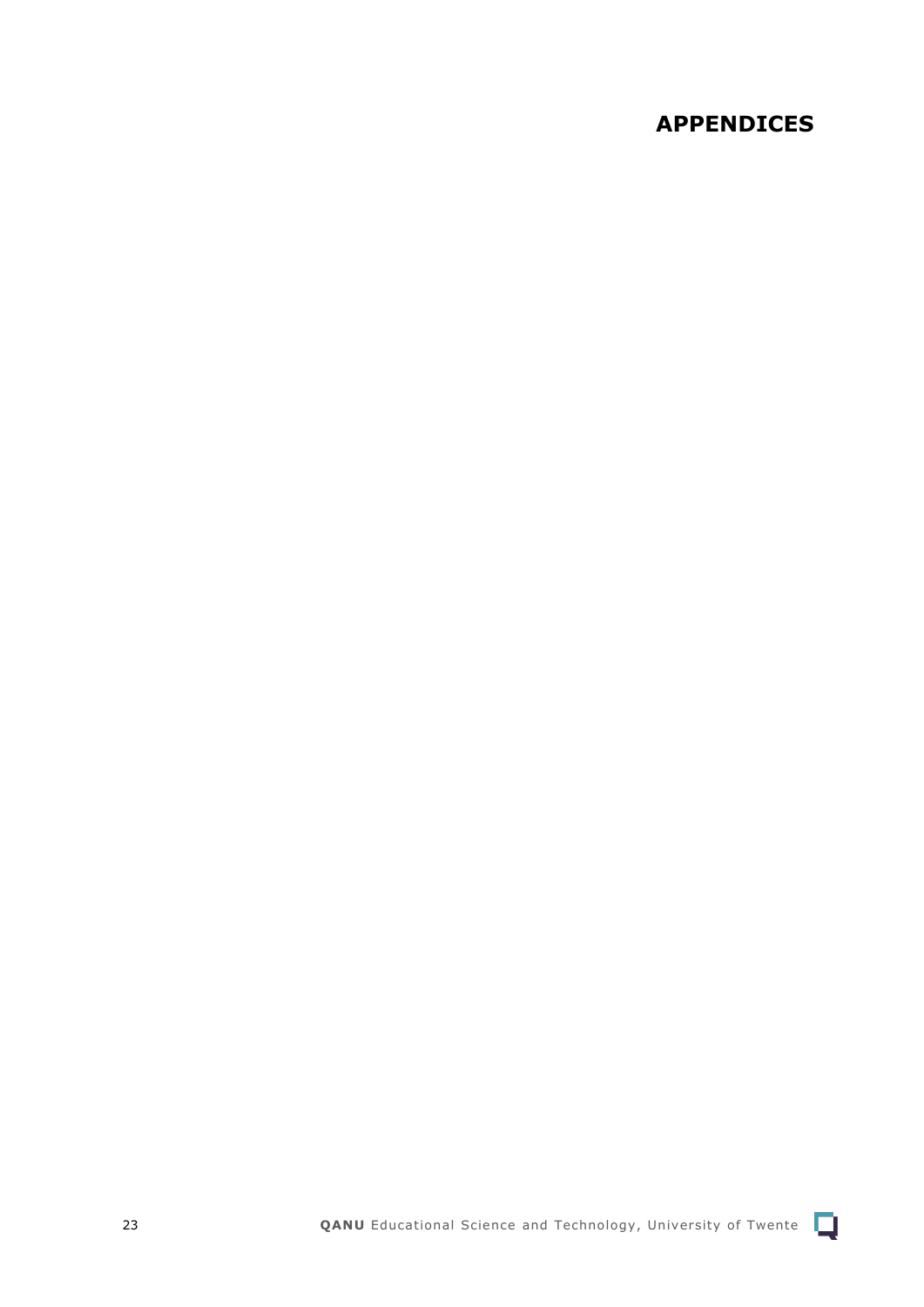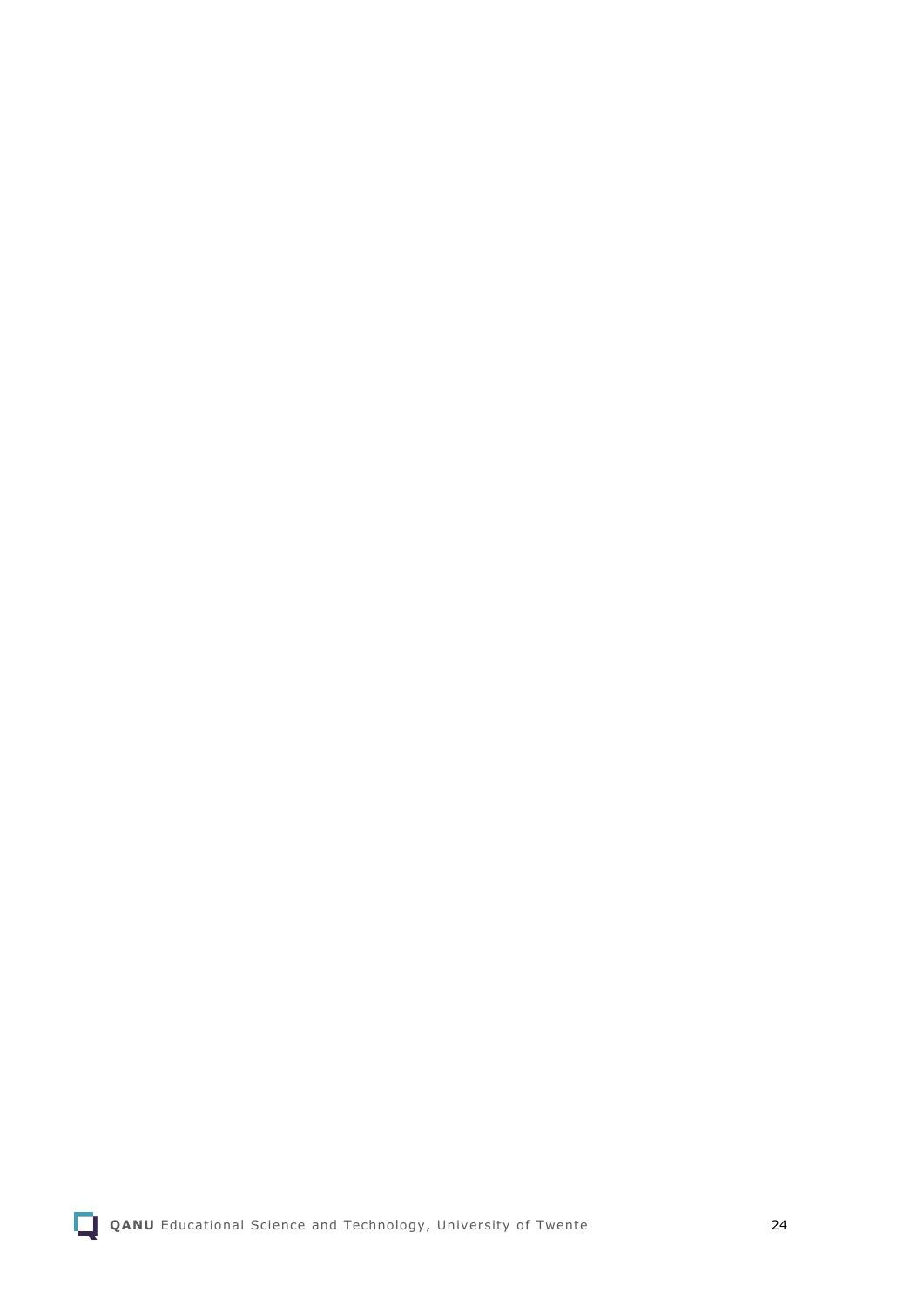## <span id="page-24-0"></span>APPENDIX 1: CURRICULA VITAE OF THE MEMBERS OF THE ASSESSMENT PANEL

**Jan Elen** is full professor at the University of Leuven. He is connected to the Center for Instructional Psychology and Technology of the Faculty of Psychology and Educational Sciences. His research focuses on the domain of educational technology and teacher's education. He was previously head of the educational support team of the University of Leuven. He was also co-founder and coordinator of the Expertise Network of the School of Education, Association University of Leuven. He was vicedean of Education at the Faculty of Psychology and Educational Sciences and has been member of the university's Educational Council for over ten years. He was coordinator of the Special Interest Group Instructional Design of the European Association for Research on Learning and Instruction. He teaches introductional and advanced courses on educational psychology and educational technology. He is currently senior editor of 'Instructional Science'.

**Regina H. Mulder** is full professor in Pedagogy/Educational Sciences (University of Regensburg, Germany) since 2004, where she has held several positions (Dean, vice chair of the Senate and member of the University Council). She acquired her MA degree in Sociology (RUG) and doctorate degree in Social Sciences (EUR) in the Netherlands, and was vice director of RISBO (EUR). She researches and publishes on topics in 'Vocational Education and Training' and on 'Learning in Organisations', such as the design and evaluation of VET, innovative work behaviour, feedback, learning from errors, informal learning at work, learning of older workers, team learning, diversity in teams, leadership and research methods. She was EARLI SIG Coordinator of the SIG 'Learning and Professional Development'. She has co-edited books, is a member of several editorial boards (e.g. 'Educational research review', 'HRDQ'), and reviews for other journals (e.g. 'Vocations and Learning').

**Dominique Sluijsmans** studied Educational Science at Radboud University and received a PhD in 2002 from the Open University on her thesis 'Student involvement in assessment', which focused on training students' teachers in peer assessment skills. She was assistant professor at the Open University and lector at the HAN University of Applied Sciences. As of 2012, she is lector Professional Assessments at the Zuyd University of Applied Sciences, and has an unpaid appointment as associate professor at Maastricht University. Her research interests are professional assessment, curriculum design and student involvement in assessment.

**Fleur van Gils** graduated in 2016 from the Bachelor's programme ALPO (Academische Lerarenopleiding Primair Onderwijs) of Utrecht University and University of Applied Sciences Utrecht. She is currently a student of the Research Master Educational Sciences of Utrecht University. She has experience as a student-auditor at the IPABO University of Applied Sciences (2015).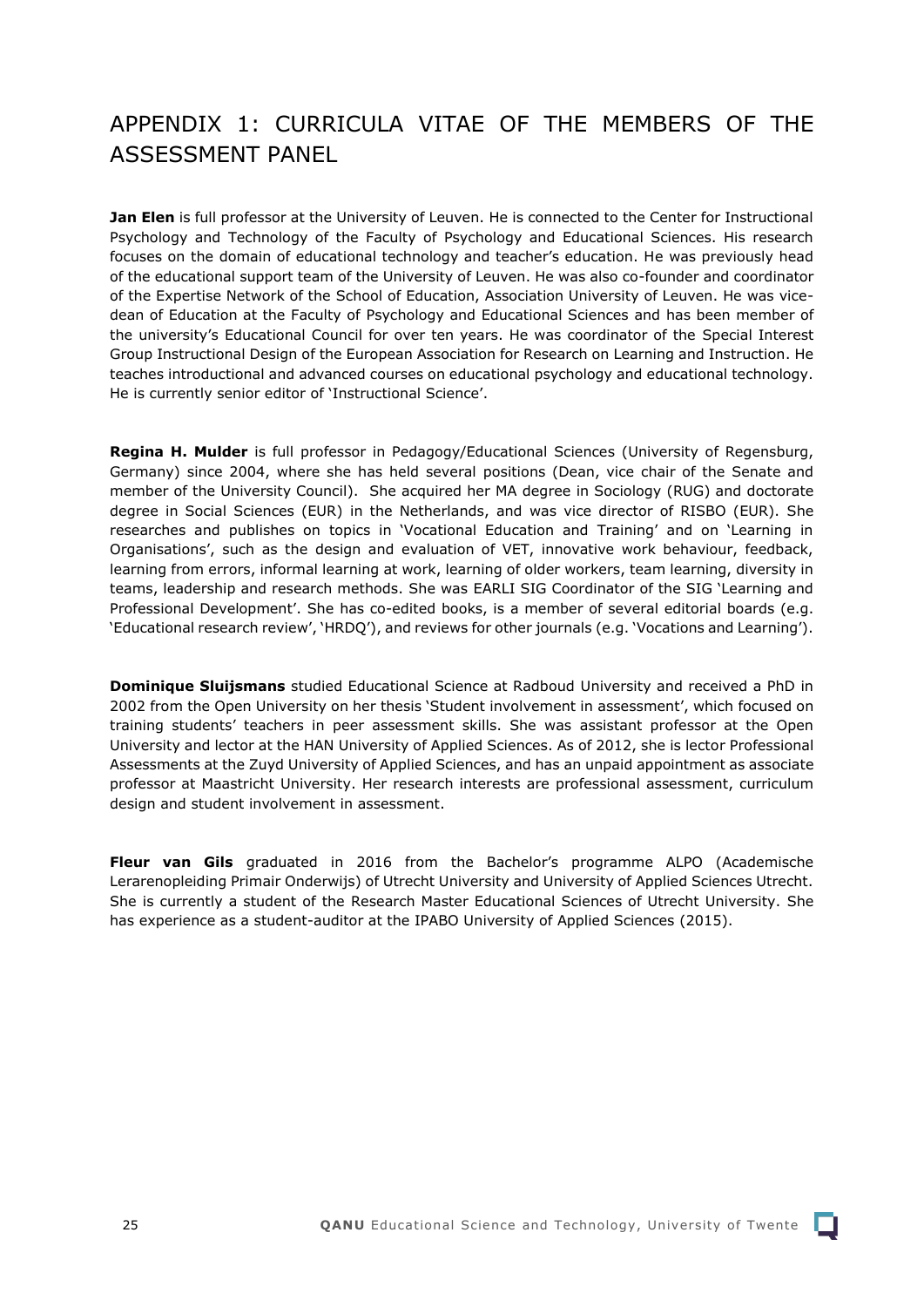### <span id="page-25-0"></span>APPENDIX 2: DOMAIN-SPECIFIC FRAMEWORK OF REFERENCE

#### **Introduction**

-

This document presents a frame of reference for the education in the Educational Sciences<sup>1</sup> discipline for the benefit of an external review of the university Bachelor's and academic Master's degree programmes in 2016/2017<sup>2</sup>. The report published by the Educational Sciences Sector Plan Committee (CSO, 2015) served as a significant source of inspiration for the framework. This is partly because staff representing programmes from various universities sat on the CSO, ensuring that the CSO report was widely supported within the programme departments. In this domain-specific frame of reference, we first outline the knowledge domain of educational sciences before considering developments in the field, the professional practice of educational scientists and the teaching. The developments mentioned have implications for the required knowledge, skills and attitudes of educational science graduates, and for the organisation of the programme curricula, for example with regard to the internationalisation and the pedagogical model. The framework specifies the objectives, level, orientation and arrangement of the programmes in educational sciences, and finishes with an overview of the knowledge, insight and skills required of educational sciences graduates. A distinction is made between Bachelor's and Master's graduates in terms of level.

#### **The educational sciences domain**

The description of the educational sciences knowledge domain is taken from the description given by the CSO (2015): "The subject of educational sciences is education, i.e. teaching, the teaching and learning processes and the outcomes, both at individual and societal level. Educational sciences focus on describing, explaining and optimising all situations relating to intentional learning, in other words, with the prior objective of attaining specific (to a greater or lesser extent) learning objectives. The emphasis is on optimising, and therefore helping to improve, the quality, effectiveness, efficiency, appeal and innovation of educational practice and policy.

Educational sciences concentrate on processes and systems at micro level (cognitive, affective, social and motivational processes and educational interventions at individual and class level), meso level (teaching organisation, leadership and governance) and macro level (policy and system). The field covers formal and informal teaching situations, in all contexts in which organised teaching takes place, at every stage of life. These contexts comprise the entire regular education sector (from early childhood education to university education), as well as the private education and training sector (such as company training programmes, company section training, training courses for professional associations, education provided by societal organisations and cultural institutions) and on-the-job learning.

Educational sciences is a multidisciplinary field. In addition to general and domain-specific educational sciences and teaching methodology, several other disciplines (including psychology, special education, sociology, economics, public administration and organisational sciences, cognitive sciences, neurosciences, philosophy and law) also go to make up the educational sciences field, in as far as they relate to education and/or contribute to optimising education by imparting knowledge about, or improving, teaching itself, the way it is organised or the conditions under which it is

<sup>&</sup>lt;sup>1</sup> We refer to educational sciences because the Educational Sciences Sector Plan Committee (CSO, 2015) recommends changing the name of the programmes in education (onderwijskunde) to programmes in educational sciences (onderwijswetenschappen).

<sup>&</sup>lt;sup>2</sup> The review does not cover the research Master's programmes, which is why they are not included in this framework.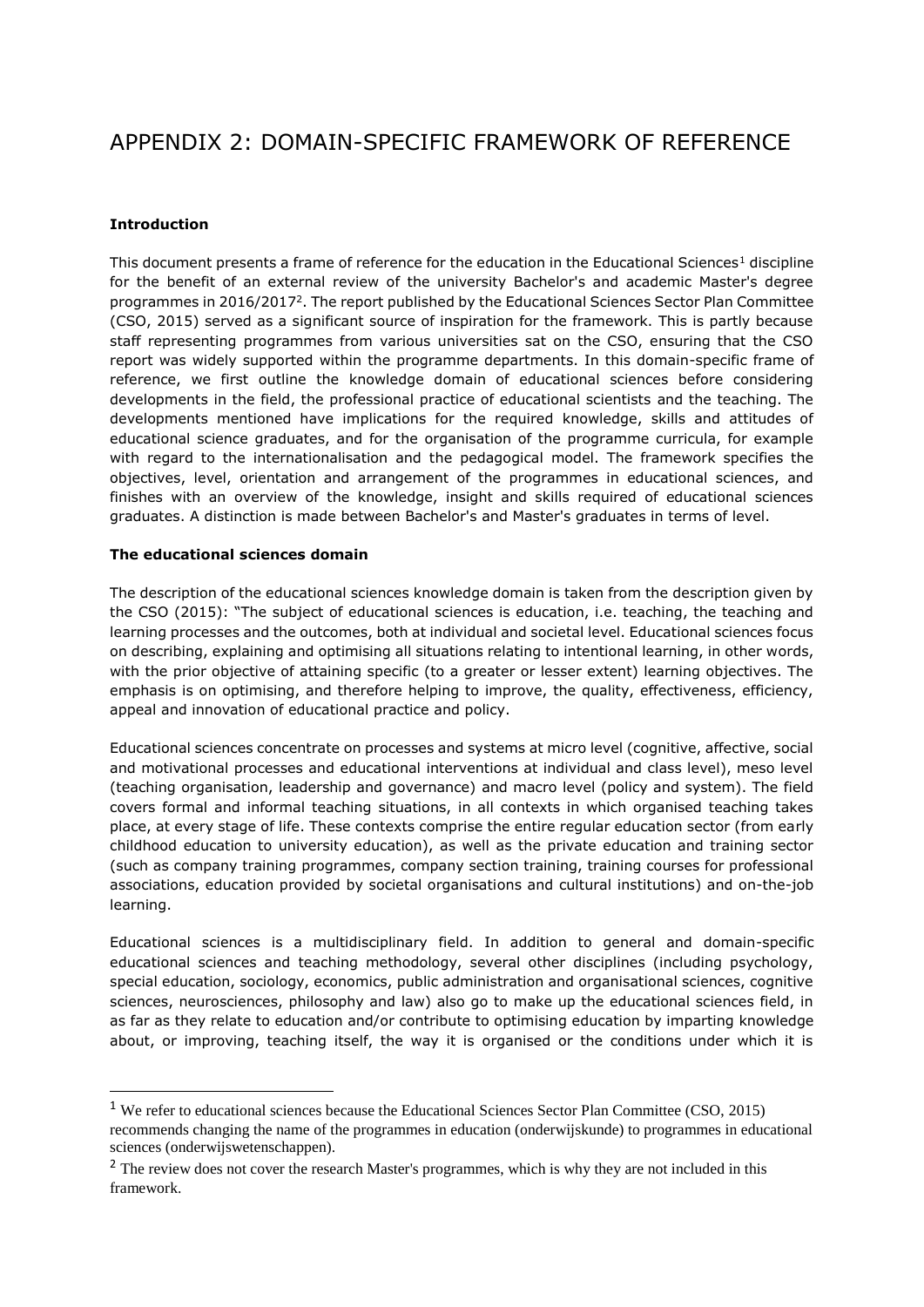provided, and all the teaching and learning processes this entails. The complexity of problems in education demands a strategy that transcends the boundaries of disciplines and fields of academia."

#### **Developments in academia, the job market and education**

Some of the *themes in educational sciences* have been around since the 1970s. These include learning and teaching, the curriculum, tests and assessments, domain-specific aspects of education and teaching methodology, training and professional development of teachers, tackling inequalities, addressing learning difficulties and the social context of education. They have been supplemented by new themes in recent decades, such as IT and education, digitisation and online education, lifelong learning, on-the-job learning, adaptive education and attention for neurosciences and cognitive sciences. The erosion of the European borders and increasing globalisation have increased the relevance of international comparative research. The character of a lot of the themes has changed. Current research into educational reform, for example, focuses on an evidence-informed approach to innovation and improvement in education and the impact on performance and pass rates, while the focus of research into the training and professional development of teachers has shifted to training in the school situation.

Aside from the developments in specific parts of the educational sciences domain, several other more general *academic developments* also have implications for the programmes. The body of knowledge has increased dramatically, largely due to multidisciplinary research and technological advancement. Education is a complex field, and so research has always been multidisciplinary by nature. New information builds on new and existing insight into various disciplines relevant to educational sciences, such as brain sciences and cognitive sciences. The social relevance of academic research is also becoming more important (SEP, 2014) and educational scientists are expected to contribute to innovations and improvements in education (CSO, 2015). Educational research that is relevant to the practice of teaching is based on designated research methods whereby researchers, teachers from the professional field and students work together to improve and study education. Finally, ethics and integrity now play a greater role in science. It is essential to make sure that research is verifiable, meticulous, reliable, independent and impartial.

With regard to the *employment market for educational scientists*, the CSO (2015) thinks that the requirements for future educational scientists will be different and probably more stringent. Educational scientists will have to work in an increasingly international, multicultural context, just like other professionals. They must therefore be able to look beyond the boundaries of their field, work together and communicate with professionals from various disciplines, while also coping with social and technological developments, such as the universal availability of information and increasingly dominant role that the internet plays in social interaction. Educational scientists work in different locations (in teaching, work organisations, research), so programmes must prepare students for different areas within the profession (CSO, 2015).

The *education on which educational scientists work* is increasingly characterised by innovation and evidence-informed working, with an emphasis on complex skills (21st-century skills), insight, creativity and application, and on the integration of subjects, theory and practice. Life-long learning has become essential to sustainable employability. Developments like these demand specific, tailored learning environments and links between school and out-of-school learning, and on-the-job learning. Teaching institutes will have to work ever more closely with societal institutions and industry. The teaching must be geared to the needs of the different target groups in terms of level, pedagogy and teaching methods.

#### **Aims, level, orientation and arrangement of the programmes**

The aim of the Bachelor's and Master's degree programmes being assessed in the external review of Educational Sciences is to give students a basic (Bachelor's) or advanced (Master's) academic training in the field of educational sciences. Graduates are able to work as professionals in the education sector, helping to solve specific educational problems and contributing to educational

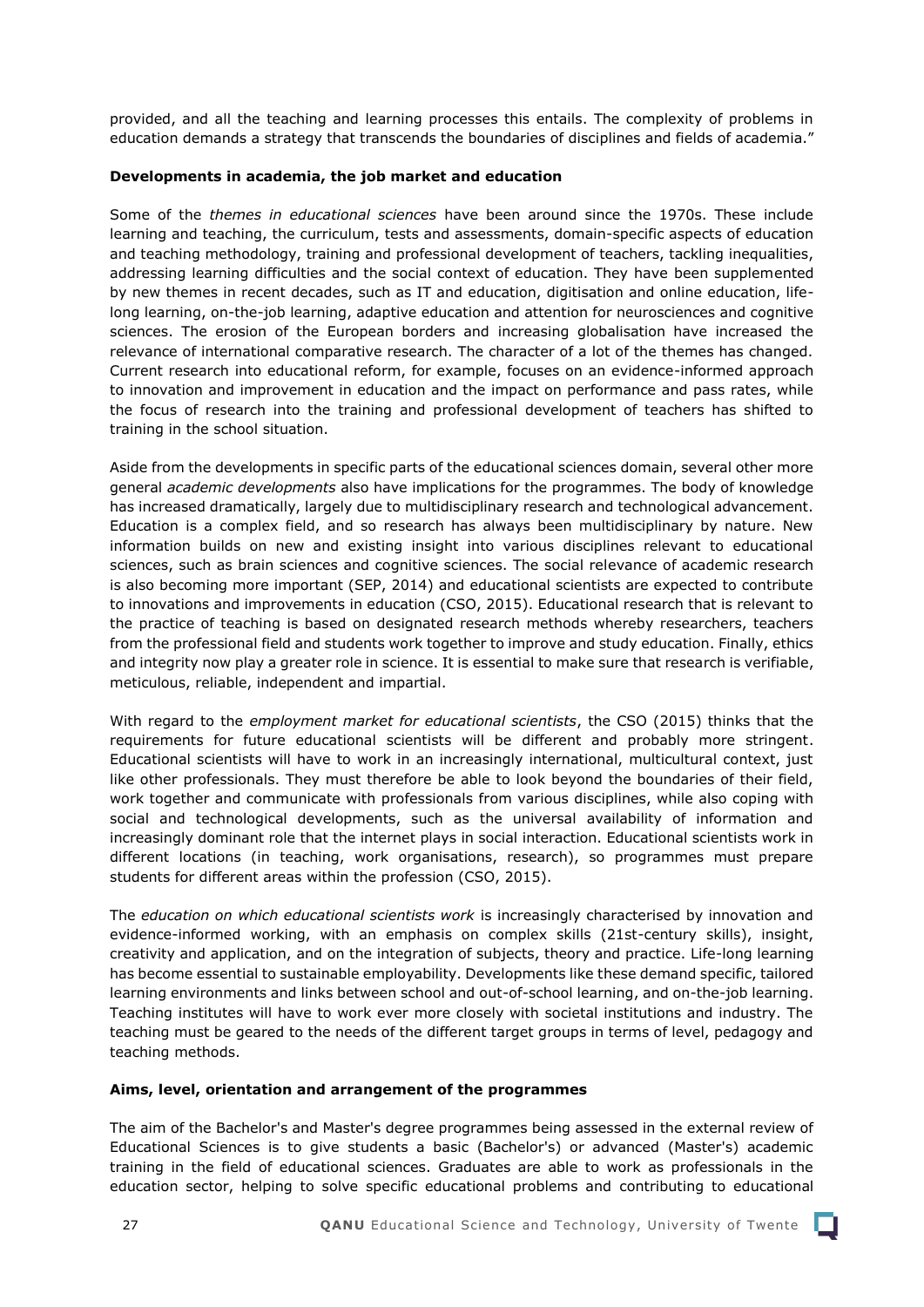sciences in general. During the programme, students acquire the very latest knowledge and insight in the field of educational sciences, as well as subject-based and general academic skills.

The programmes cover research paradigms, the most common theories, research designs and methods within the various relevant disciplines (including applied research), codes of conduct in research and their application in educational research, and the practical relevance of research. The students become familiar with the characteristics and value of academic research and the importance of theory and methodology; they learn to express themselves at an academic level orally and in writing; they are given a framework in which they can place the knowledge and insight they acquire in order to apply it in an adequate manner. The programmes also try to turn students into academics who are able to reflect upon the principles of their field and their own professional actions. English scholarly literature and communication are standard elements of the programme, and the learning community is highly diverse, thanks to international lecturers (and guest lecturers) and students. The programmes prepare students to work in a team and communicate with professionals from various disciplines, cultures and countries, for example by taking part in international projects, work placements or graduation projects. The pedagogy of the programmes for educational scientists aim to experiment with innovative teaching modules, which then form a testing ground for the educational developments mentioned above.

The programmes prepare students for a career in society or in academia, for which they can put the knowledge and skills they acquire during their studies into practice in the professional field. This means adopting an academic attitude and acquiring the academic skills that may be required in a range of academic jobs, as well as knowledge and understanding of the field.

The Bachelor's programme provides a broad-based education and gives students a basic academic training. One of the aims of the Bachelor's phase is to make students eligible for, and capable of, a Master's programme. The Master's programme offers specialisation and more in-depth knowledge. It trains students to carry out academic research independently and prepares them for their future working environment, which may include educational institutes or other teaching institutes, government, industry or the research sector.

#### **Learning outcomes: the knowledge, insight and skills of educational science graduates**

Graduates of the *Bachelor's programme* in educational sciences are expected to have acquired knowledge and an understanding of educational sciences and its applications, learned to form judgements, and acquired communication and teaching skills at a basic academic level. Graduates of the *Master's programme* in educational sciences are expected to have acquired knowledge and an understanding of educational sciences and its applications, learned to form judgements, and acquired communication and teaching skills at an advanced, more specialised academic level. The learning outcomes are the same as or exceed the criteria set down for educational sciences graduates by the professional field.

The difference between the basic (Bachelor's) and advanced (Master's) level is the degree of autonomy required to formulate research questions and apply knowledge, theories and research methods, the degree of complexity of the questions being dealt with and the extent to which graduates can transpose knowledge and skills onto new situations. In addition, Master's graduates have in-depth knowledge of one (or more) of the sub-domains of educational sciences. These can vary per programme.

The learning outcomes in this domain-specific framework are specified under the Dublin descriptors as 'knowledge and insight' and 'applying knowledge and insight'. Where relevant, the learning outcomes that apply specifically to the Master's level are indicated as such. The outcomes concerning the Dublin descriptors 'forming judgements', 'communication' and 'learning skills', are seen as the criteria set for academic graduates in general. They are not included separately in the domain-specific requirements, but should nonetheless be mastered at the basic or advanced level as applicable. With

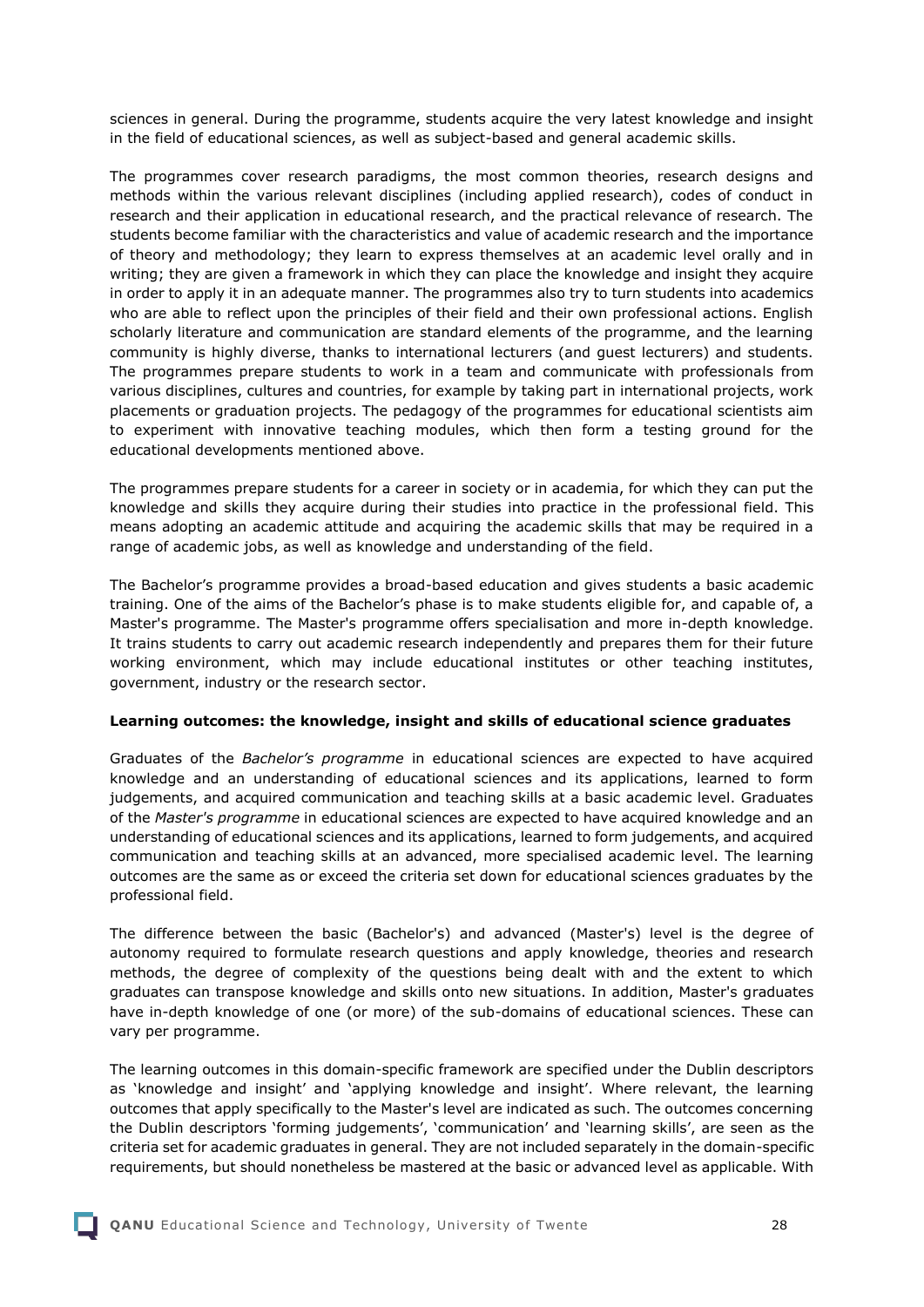regard to communication, it should be noted that graduates are expected to be able to work in an international context, independently or as part of a team.

#### *Knowledge and insight*

Graduates have knowledge of, and insight into:

- current educational issues and the social and technological developments relevant to the field;
- curriculum theories (curriculum concepts; strategies for curriculum development);
- instruction theories (progress of learning processes and how they are influenced; instruction design; role of the teacher; evaluation and assessment; use of IT);
- organisation and innovation theories (implementation of change; school development);
- (theories and methods from) existing and new disciplines relevant to educational sciences (educational theory, psychology, neurosciences, sociology, philosophy, philosophy of science, ethics);
- relevant characteristics of education systems and policy (including international comparison) and the Dutch system and policy, particularly in terms of its history;
- methods and techniques of social science research;
- research designs ((quasi-)experimental, correlational, descriptive, case studies, design research);
- qualitative and quantitative methods of data collection and analysis;
- codes of conduct relating to research integrity;
- professional practices in which educational scientists play a role.

At Master's level, advanced knowledge of these fields is required, in addition to knowledge of and insight into:

specific issues in one or more sub-domains of educational sciences.

#### *Applying knowledge and insight*

Graduates are able to:

- evaluate research findings in terms of relevance and usefulness to research practice;
- report and present research results in a clear fashion;
- analyse educational science-based problems in school and work organisations, devise solutions to them in collaboration with relevant stakeholders (e.g. management, teaching staff or trainers);
- contribute to innovations and improvements in education;
- work together with professionals from various disciplines with diverse cultural and national backgrounds.

At Master's level, advanced ability to apply knowledge in these fields is required, as well as the ability to:

- translate problems from professional practice into research questions;
- conduct research into a sub-area of educational sciences in an independent and academically responsible manner, by applying knowledge of methodology and substantive knowledge;
- translate and apply research findings for the benefit of education;
- reflect on research from a philosophical and ethical perspective;
- resolve design problems, taking implementation and evaluation into account.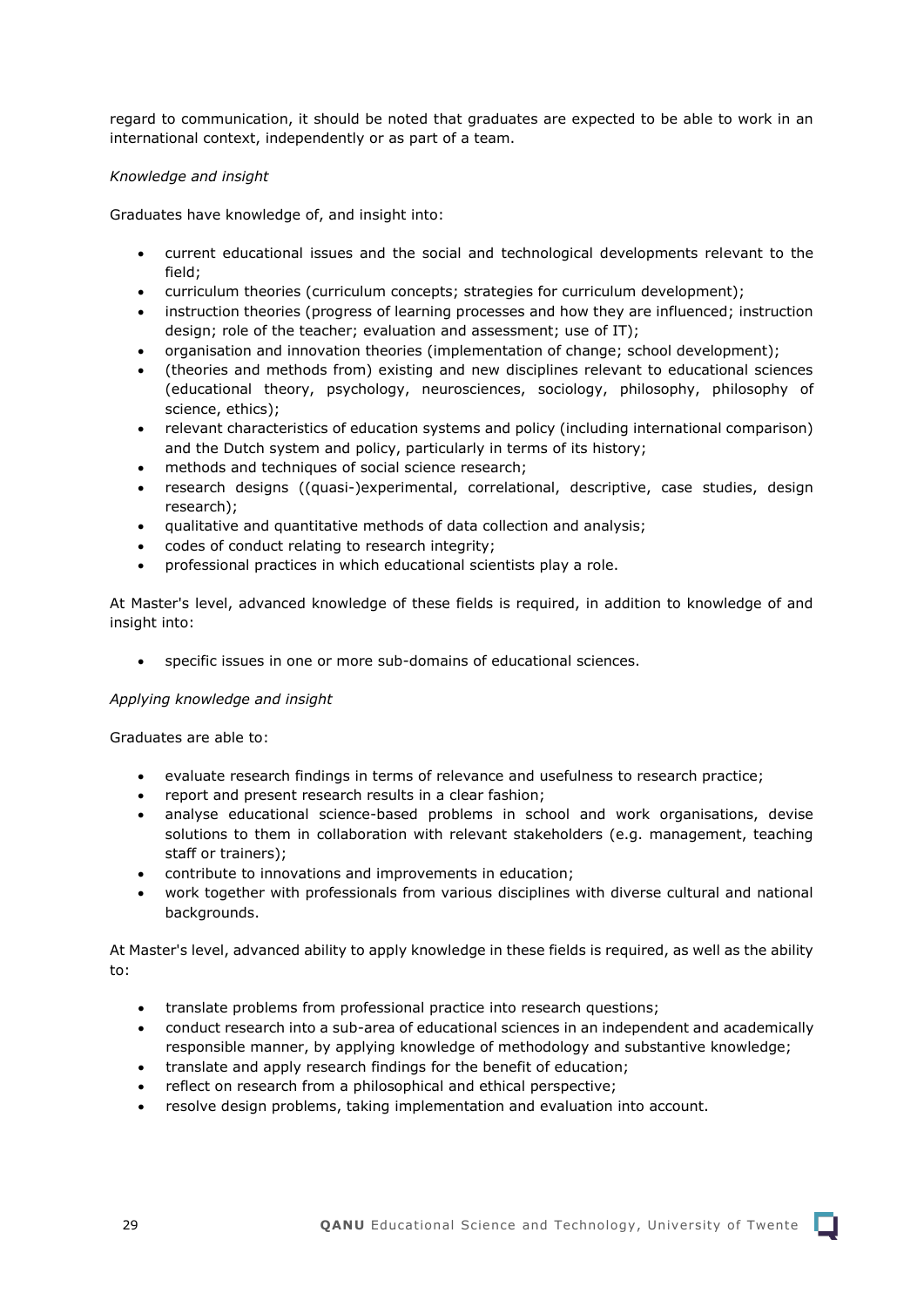### <span id="page-29-0"></span>APPENDIX 3: INTENDED LEARNING OUTCOMES

#### *Master's programme Educational Science and Technology*

The EST Master programme aims to deliver educational designers, researchers, and consultants with a strong scientific background and an independent, professional and critical disposition, who are able to contribute to the advancement of the field of educational sciences in general, and their own specialization area in particular. In order to reach this goal, the programme has established the following intended learning outcomes:

#### *Domain expertise*

Graduates have a solid and broad overview of the field of educational sciences and its constituent subject areas, as well as specific expertise in one of these areas, that can be used productively and creatively in various related professional contexts.

#### *Design competency*

Graduates are able to systematically analyse, design, develop, evaluate, and implement learning environments in various educational and training contexts.

#### *Research competency*

Graduates are able to systematically collect, analyse, and interpret research findings, draw conclusions from this data, and recommend or decide on possible alternatives and activities to be conducted, in particular in a design context.

#### *Advice competency*

Graduates are able to advise (educational) organisations, in part based on the three competencies mentioned above, with regard to the implementation of (re)designed learning environments and organisational as well as policy-related arrangements for teaching and learning.

#### *Academic reflection*

Graduates are able to critically reflect on processes, resulting products, and obtained outcomes from systematic and well-chosen scientific, social-cultural, and ethical perspectives. Such a reflection contributes to the continuing professional development of the graduate him-/herself, and can lead to a deepening or broadening of the field of educational sciences.

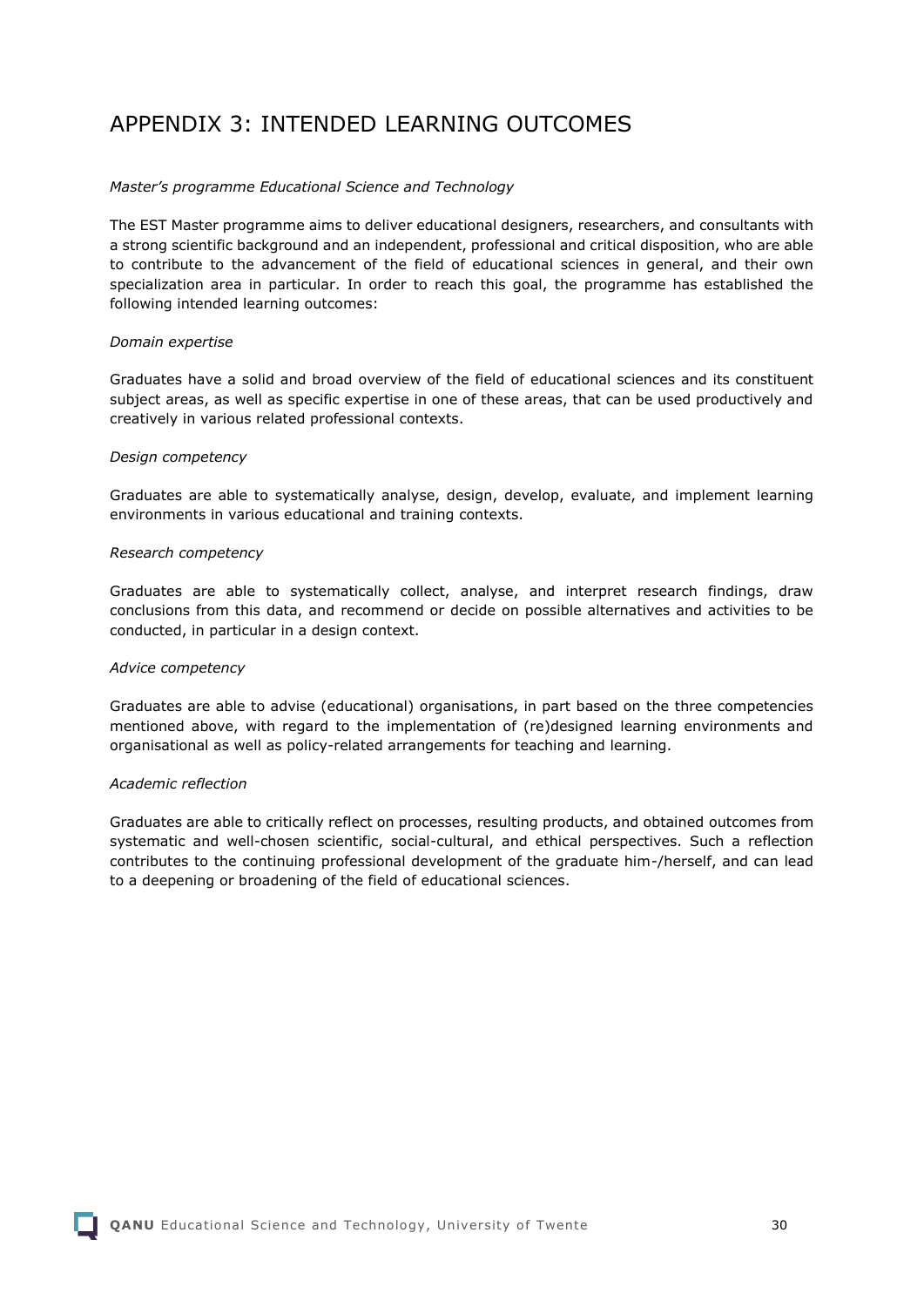# <span id="page-30-0"></span>APPENDIX 4: OVERVIEW OF THE CURRICULUM

The diagrams below present a specific programme overview, tailored to the different modes of study (full-time or part-time) and intake moments (September or February).

#### **Legend**



Elective courses EDE  $\Box$  Extra – elective courses from preferred partners, approved by the Examination Board (max. 2 to be taken by a student)

#### **Full time mode (September intake)**

| <b>QUARTILE 1A</b>                                                            | <b>QUARTILE 1B</b>                                                                           | <b>QUARTILE 2A</b>                                                           | <b>QUARTILE 2B</b>                                          |
|-------------------------------------------------------------------------------|----------------------------------------------------------------------------------------------|------------------------------------------------------------------------------|-------------------------------------------------------------|
| Trending topics in educational science and<br>technology<br>201200034 (10 EC) |                                                                                              |                                                                              |                                                             |
| Team learning at work<br>201500010 (5 EC)                                     | HRD & technology in a<br>live context<br>201600126 (5 EC)                                    | Regulation and<br>facilitation of workplace<br>learning<br>201200031 (5 EC)  | Leadership and<br>organisational change<br>201200032 (5 EC) |
| Designing learning &<br>performance support<br>191970340 (5 EC)               | Assessing, monitoring<br>and improving student<br>and school performance<br>201300001 (5 EC) | Innovative technology-<br>based learning<br>environments<br>201400002 (5 EC) | Teacher learning and<br>development<br>201200027 (5 EC)     |
| Learning and instruction<br>192914040 (5EC) (1st)<br>run)                     |                                                                                              | Learning and instruction<br>192914040 (5EC) (2nd<br>run)                     |                                                             |
|                                                                               | Research proposal EST<br>201200035 (5 EC)                                                    |                                                                              |                                                             |
|                                                                               |                                                                                              | Final project EST<br>201200036 (25 EC)                                       |                                                             |

| Global talent    | HRM and innovation |  |
|------------------|--------------------|--|
| management       | 201500087 (5 EC)   |  |
| 201500086 (5 EC) |                    |  |
| Educational      | HRM and technology |  |
| measurement      | design             |  |
| 201500149 (5 EC) | 201500088 (5 EC)   |  |

T.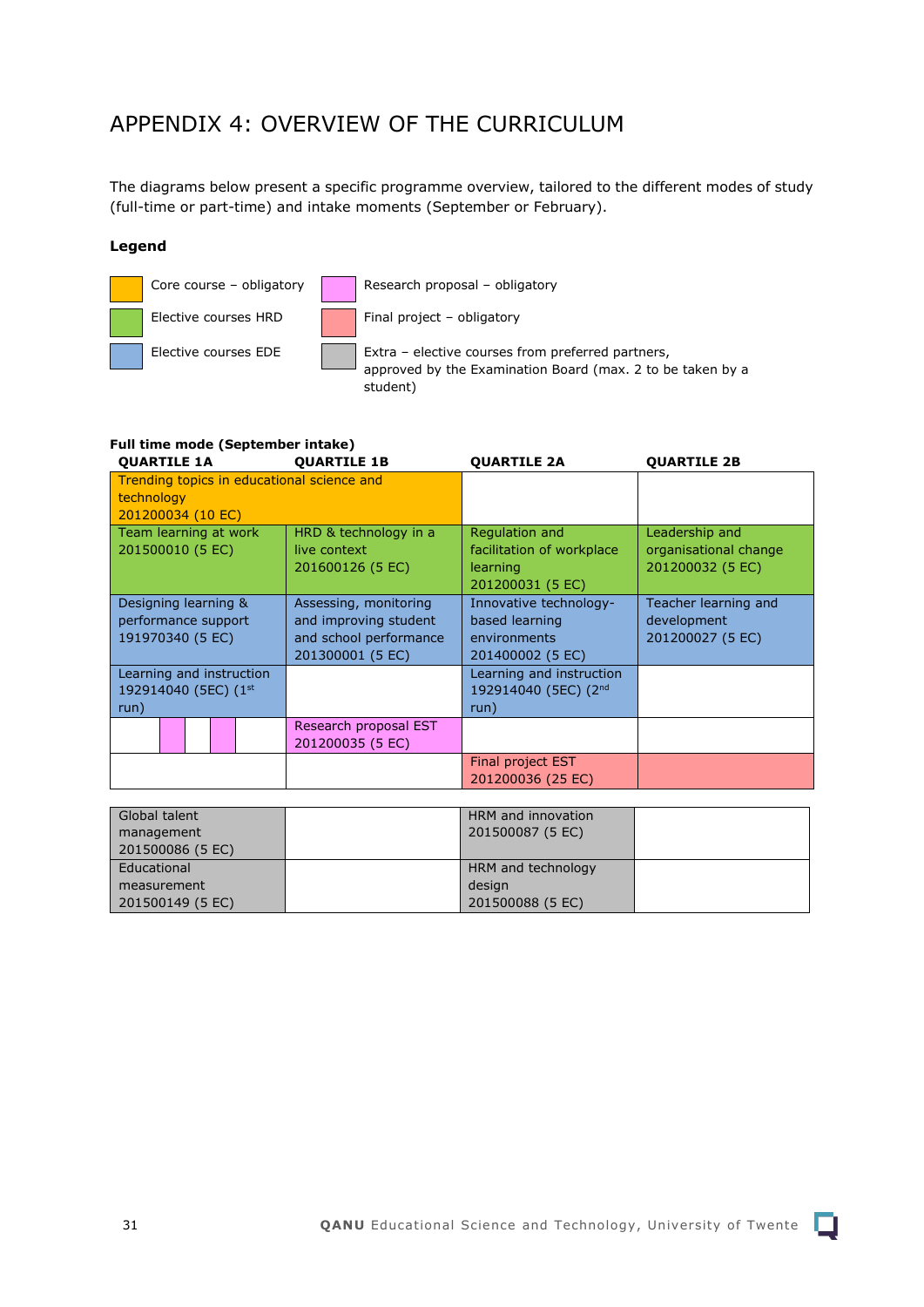#### **Full-time mode (February intake)**

| <b>QUARTILE 2A</b>                         | <b>QUARTILE 2B</b>    | <b>QUARTILE 1A</b>       | <b>QUARTILE 1B</b>     |
|--------------------------------------------|-----------------------|--------------------------|------------------------|
| Trending topics in educational science and |                       |                          |                        |
| technology                                 |                       |                          |                        |
| 201200034 (10 EC)                          |                       |                          |                        |
| Regulation and                             | Leadership and        | Team learning at work    | HRD & technology in a  |
| facilitation of workplace                  | organisational change | 201500010 (5 EC)         | live context           |
| learning                                   | 201200032 (5 EC)      |                          | 201600126 (5 EC)       |
| 201200031 (5 EC)                           |                       |                          |                        |
| Innovative technology-                     | Teacher learning and  | Designing learning &     | Assessing, monitoring  |
| based learning                             | development           | performance support      | and improving student  |
| environments                               | 201200027 (5 EC)      | 191970340 (5 EC)         | and school performance |
| 201400002 (5 EC)                           |                       |                          | 201300001 (5 EC)       |
| Learning and instruction                   |                       | Learning and instruction |                        |
| 192914040 (5EC) (1st                       |                       | 192914040 (5EC) (2nd     |                        |
| run)                                       |                       | run)                     |                        |
|                                            | Research proposal EST |                          |                        |
|                                            | 201200035 (5 EC)      |                          |                        |
|                                            |                       | Final project EST        |                        |
|                                            |                       | 201200036 (25 EC)        |                        |

| HRM and innovation | Global talent    |  |
|--------------------|------------------|--|
| 201500087 (5 EC)   | management       |  |
|                    | 201500086 (5 EC) |  |
| HRM and technology | Educational      |  |
| design             | measurement      |  |
| 01500088 (5 EC)    | 201500149 (5 EC) |  |

#### **Part-time mode**

Part-time students have the exact same programme, but differ from full-time students with regard to the pace of studying and their study load per quartile. The EST programme offers part-time students ample freedom to compose a study program that matches their personal situation. Prior to their start in the programme, part-time students fill out a study plan form with help of the study advisor to select the elective courses of their interest and the point in time when they will take these courses. All part-time students take the core course 'Trending topics in educational science and technology' in their first semester, and spend at least their last semester on their final project. The choice and timing of the remaining courses is up to the student.

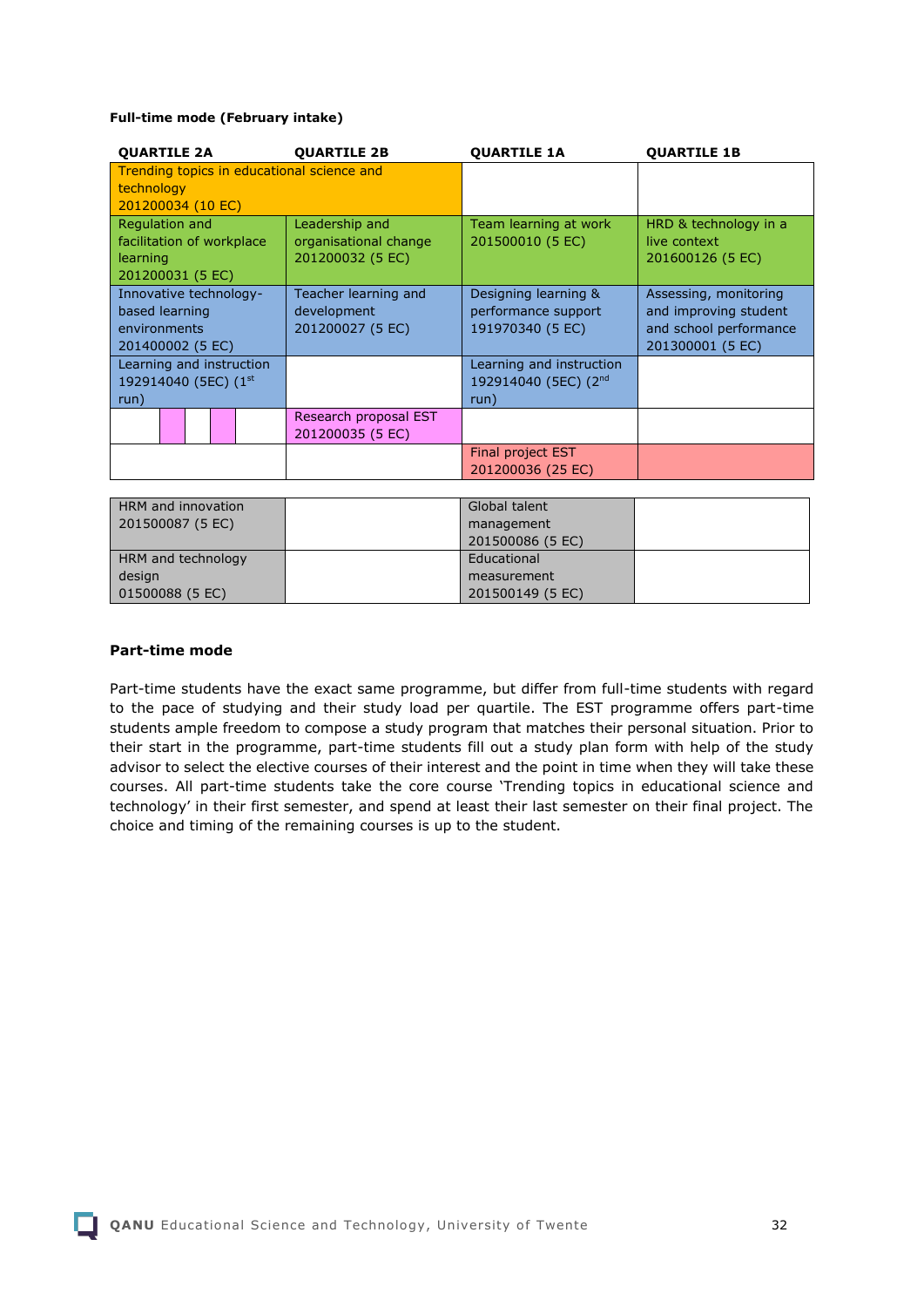# <span id="page-32-0"></span>APPENDIX 5: PROGRAMME OF THE SITE VISIT

|       | 9 February 2017 |                                     |                                                                                          |  |
|-------|-----------------|-------------------------------------|------------------------------------------------------------------------------------------|--|
| 08.15 | 08.45           | Arrival                             | Closed                                                                                   |  |
| 08.45 | 10.00           | Preparatory meeting                 | Closed                                                                                   |  |
|       |                 |                                     | A.J.M.<br>Prof.dr.<br>(Ton)<br>de<br>Jong                                                |  |
|       |                 |                                     | (opleidingshoogleraar)                                                                   |  |
|       |                 |                                     | Y.C.H.<br>Drs.<br>(Yvonne)<br>Luyten-de<br><b>Thouars</b>                                |  |
|       |                 |                                     | (studieadviseur/ onderwijscoördinator)                                                   |  |
| 10.00 | 10.45           | <b>Management</b>                   | J.M.J. (Jan) Nelissen (onderwijscoördinator)                                             |  |
|       |                 |                                     | J.T.A, (Jaella) Klink (student)                                                          |  |
|       |                 |                                     | R.A. (Randy) Möwes MSc (alumna)                                                          |  |
|       |                 |                                     | C.D. (Cosima) Patzak (student)                                                           |  |
|       |                 |                                     | P.J. (Pieter) Smits MSc (alumnus)                                                        |  |
|       |                 |                                     | M.J.M. (Marlou) Stinenbosch (student)                                                    |  |
| 10.45 | 11.45           | <b>Students and alumni</b>          | V. (Vasileia) Vassou (student)                                                           |  |
|       |                 |                                     | Dr. M.D. (Maaike) Endedijk (docent - HRD /                                               |  |
|       |                 |                                     | afstudeercoördinator HRD)                                                                |  |
|       |                 |                                     | T. (Tim) Hirschler MSc (docent - HRD)                                                    |  |
|       |                 |                                     | Dr. A.M.G.M. (Marcella) Hoogeboom (docent -                                              |  |
|       |                 |                                     | HRD)                                                                                     |  |
|       |                 |                                     | Dr. B.J. (Bas) Kollöffel (docent - EDE/HRD)<br>Dr. H.(Hans) van der Meij (docent - EDE / |  |
|       |                 |                                     |                                                                                          |  |
| 11.45 | 12.30           | <b>Teachers</b>                     | afstudeercoördinator EDE)<br>Prof.dr. A.J. (Adrie) Visscher (docent - EDE)               |  |
| 12.30 | 13.15           | Internal meeting and lunch          | Closed                                                                                   |  |
| 13.15 | 13.45           | Open hour                           |                                                                                          |  |
|       |                 |                                     | Registration mandatory<br>Dr. M.R.M. (Martina) Meelissen (voorzitter)                    |  |
|       |                 |                                     | M.S. (Mascha) Assen (student-lid)                                                        |  |
|       |                 |                                     | Dr. M.D. (Maaike) Endedijk (docent-lid)                                                  |  |
|       |                 |                                     | B. (Brenda) de Laat (student-lid)                                                        |  |
|       |                 |                                     | Dr. A.J. (Ard) Lazonder (docent-lid)                                                     |  |
|       |                 |                                     | M.A.B. (Meike) Overkamp (student-lid)                                                    |  |
|       |                 | <b>Education</b><br><b>Advisory</b> | Dr.ir. H.J. (Hans) Vos (docent-lid)                                                      |  |
| 13.45 | 14.30           | <b>Committee</b>                    | E.T.M. (Eline) Wientjens (student-lid)                                                   |  |
|       |                 |                                     | Dr. M.E. (Marcel) Pieterse (voorzitter)                                                  |  |
|       |                 |                                     | Dr. J. (Judith) ter Vrugte (lid)                                                         |  |
| 14.30 | 15.15           | <b>Examination Board</b>            | Drs. T.L.C. (Tom) Mulder (procesbegeleider)                                              |  |
|       |                 | Preparation<br>final<br>meeting     |                                                                                          |  |
| 15.15 | 15.45           | management                          | Closed                                                                                   |  |
|       |                 |                                     | Prof.dr.<br>A.J.M.<br>(Ton)<br>de<br>Jong                                                |  |
|       |                 |                                     | (opleidingshoogleraar)                                                                   |  |
|       |                 |                                     | Y.C.H.<br>(Yvonne)<br>Drs.<br>Luyten-de<br><b>Thouars</b>                                |  |
|       |                 |                                     | (studieadviseur/ onderwijscoördinator)                                                   |  |
|       |                 |                                     | J.M.J. (Jan) Nelissen (onderwijscoördinator)                                             |  |
| 15.45 | 16.30           | <b>Final meeting management</b>     | Prof. dr. T.A.J. (Theo) Toonen (decaan)                                                  |  |
| 16.30 | 17.45           | Discussing assessment               | Closed                                                                                   |  |
| 17.45 | 18.00           | <b>Oral presentation</b>            | Public                                                                                   |  |